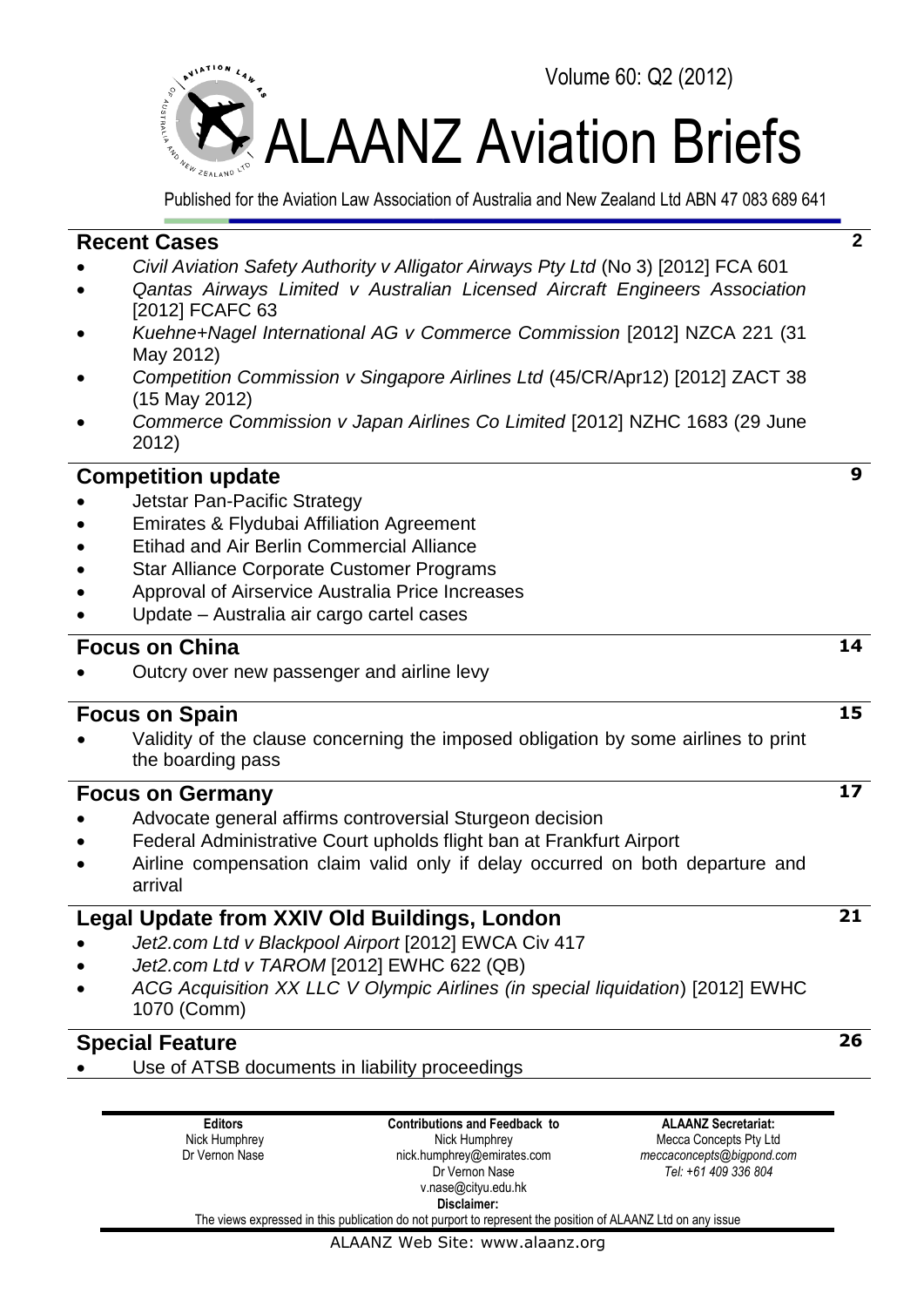# **RECENT CASES**

### *Civil Aviation Safety Authority v Alligator Airways Pty Ltd (No 3)* **[2012] FCA 601**

### **Serious and imminent risk to air safety considered**

In the recent case of *Civil Aviation Safety Authority v Alligator Airways Pty Ltd (No 3)*, 1 Justice Murphy of the Federal Court of Australia (**Court**) grounded Western Australia's Alligator Airways (**Alligator**) for one month following an application by the Civil Aviation Safety Authority (CASA) for a prohibition order under s 30DE(2) of the *Civil Aviation Act* 1988 (Cth) (**Act**).

Ultimately, this case is an important one, because it is a clear pronouncement of the Court's role in relation to the variation, cancellation, or suspension of a civil aviation authorisation following reforms to the Act in 2003. The Court's risk-based application of the current principles demonstrates its unwavering regard for public air navigation safety in Australia. It also provides a useful demonstration of the application of the *Civil Aviation Safety Authority v Boatman<sup>2</sup>* (**Boatman**) decision.

The applicant, CASA, has the statutory function as set out in the Act of conducting safety regulation of civil air operations in Australia. The respondent, Alligator, operates 16 light aircraft for sightseeing trips and charter during the tourist season, through its small general aviation business based at Kununurra in Western Australia.

Division 3A of the Act, which provides the structure relied on by CASA for its application, was inserted into the legislation by the Civil Aviation Amendment Act 2003 (Cth). Until 2003, the Court had no involvement in the suspension, cancellation or variation of an authorisation. CASA held sole responsibility for these decisions. These amendments were inserted to address the perception in aviation circles

that CASA is somehow 'judge, jury and executioner'.

The case arose when the applicant sought a prohibition order to ground the Kununurra-based airline. The order was sought to prevent Alligator from doing anything that it would otherwise be authorised to do under its civil aviation authorisations and to provide CASA with enough time to investigate the circumstances giving rise to the airway's conduct.

CASA pointed to a series of key events over a period between 2009 to April 2012 to support its view that there was a systemic problem with Alligator. Of concern was the maintenance and airworthiness of the aircraft, as well as a catalogue of errors by the respondent's pilots.

Alligator claimed certain mechanical failures were 'one off' or unexpected. Others were ascribed to the realm of 'unforeseeable pilot error', for which it claimed it was not responsible. It also claimed that those pilots had since been made redundant and as such there was no imminent risk to safety.

Alligator also argued that while its safety and checking procedures were deficient in the past, they had significantly improved since July 2011.

Under the current legislative framework, the Court must issue a prohibition order if it is satisfied that, under s 30DE(2) of the Act:

There are reasonable grounds to believe that the holder of a civil aviation authorisation has engaged in, or likely to engage in conduct that constitutes, contributes to or results in a serious and imminent risk to air safety.

Justice Murphy noted that in consideration of this provision, the Court is required by s 30DE(3) to have regard to ss 3A and 9A(1). These sections provide:

 $\overline{a}$ 1 [2012] FCA 601.

<sup>2</sup> [2006] FCA 460.

<sup>&</sup>quot;*3A The main object of this Act is to establish a regulatory framework for*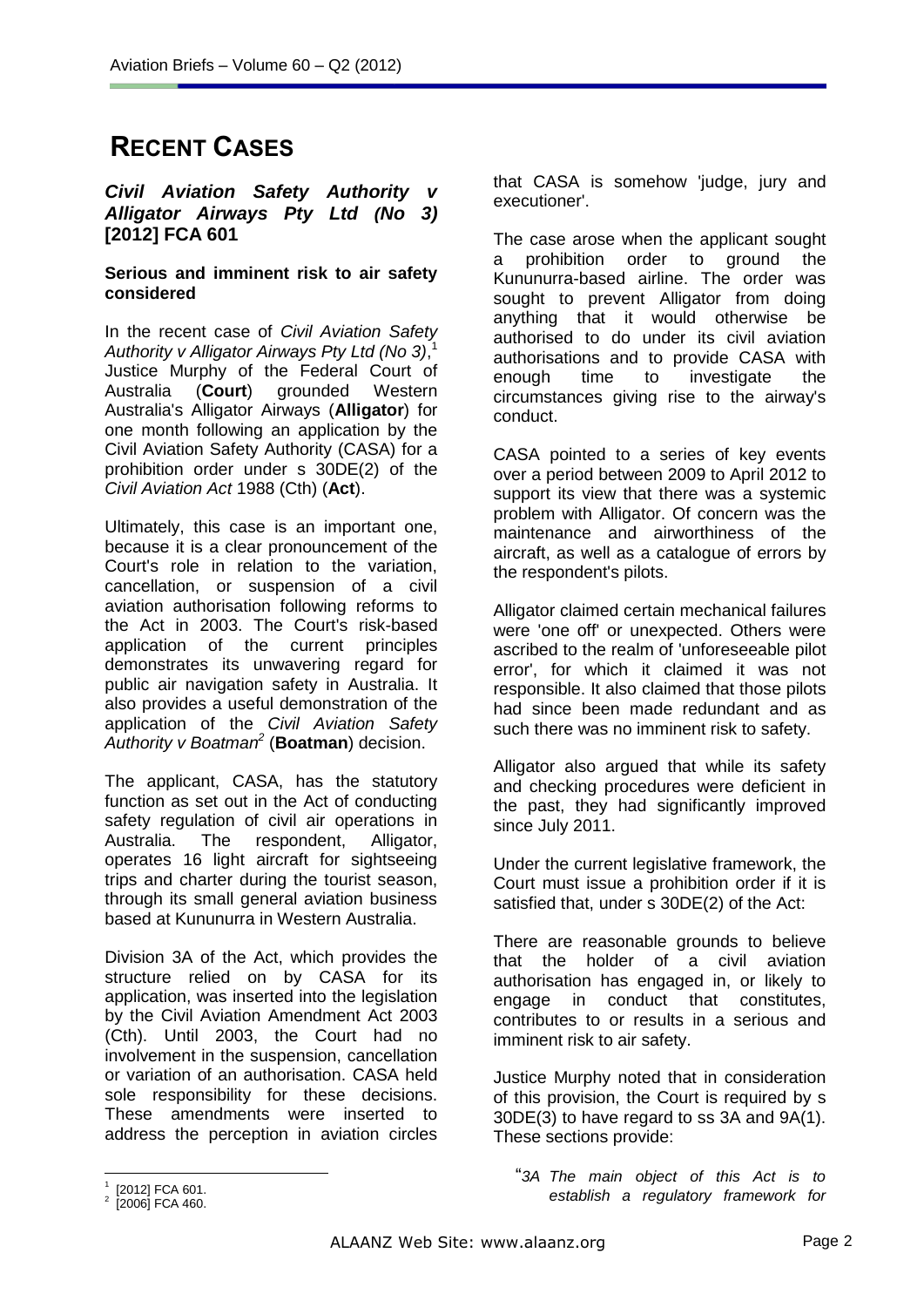*maintaining, enhancing and promoting the safety of civil aviation, with particular emphasis on preventing aviation accidents and incidents.*

*9A(1) In exercising its powers and performing its functions, CASA must regard the safety of air navigation as the most important consideration."*

In answering the central question in the proceeding, Justice Murphy agreed with the approach taken in Boatman. In this case, Madgwick J considered that there were three steps involved in deciding the case:

- i. A consideration of the meaning of 'reasonable grounds';
- ii. A consideration of the meaning of 'serious and imminent risk to air safety'; and
- iii. The application of these tests to the conduct of the respondent.

In elucidating the requirement to establish 'reasonable grounds', Justice Murphy referred to the case of *Loughnan v Magistrates Court of Victoria<sup>3</sup>* , citing the judgment at 692:

*"...the court is not required to be satisfied, even to some prima facie stage, that the suspect has committed the offence; the court need be satisfied only that there are reasonable grounds to believe that the suspect has committed the offence."*

Accordingly, it is possible for the Court to find that there are 'reasonable grounds to believe that there is a serious and imminent risk to air safety' without finding that the risk is in fact present.

The logical corollary of His Honour's reasoning was aptly put by Madgwick J in Boatman, stating that:

*"If the judge is moved by all evidence to conclude that there was in fact such a risk, it will follow that there were reasonable grounds for that belief. If not, the judge must consider whether, nevertheless, there are, in the judge's opinion, reasonable grounds for so believing."*

While the Court seems to support a low threshold test of the 'reasonable grounds' requirement, it is consistent with the riskbased approach envisaged by the establishment of a regulatory regime under Part 3A of the Act.

Importantly, Justice Murphy noted that the required standard of evidence is not akin to that which would generally be admissible at trial. Justice Murphy noted that:

*"...while procedural fairness must be afforded, I may have regard to evidence that is inexact or indefinite in providing a foundation for the existence of 'reasonable grounds to believe' the factual matters upon which my satisfaction rests."*

The Court considered that hearsay evidence might be acted upon. Moreover, it noted that it would not make ultimate findings as to the credit of any witness 'as if at final trial'. In this light, His Honour did not reject any hearsay testimony or secondary reports presented by both CASA and Alligator, noting that the primary aim of the proceedings was to protect the public.

In consideration of the 'serious and imminent risk' element, His Honour cited the test put by Madgwick J in *Boatman* at 55:

*"So far as the present case goes, the test is, in my opinion, given appropriate meaning by asking: was there a really significant prospect that such risks of serious considerable harm as actually existed, in relation to the conduct complained of, would materialise?"*

His Honour proposed a slightly different test, stating that a 'significant' risk is sufficient. However, His Honour noted that the decision to grant the prohibition order did not turn on slight semantics.

The thrust of Alligator's argument was not that the incident did not constitute a serious risk to air safety, but rather that its conduct did not constitute, contribute to or result in the risk.

Justice Murphy was critical of Alligator's claim that certain errors were 'one off' or attributed to pilot error. His Honour stated

<sup>3</sup> [1993] 1VR 685.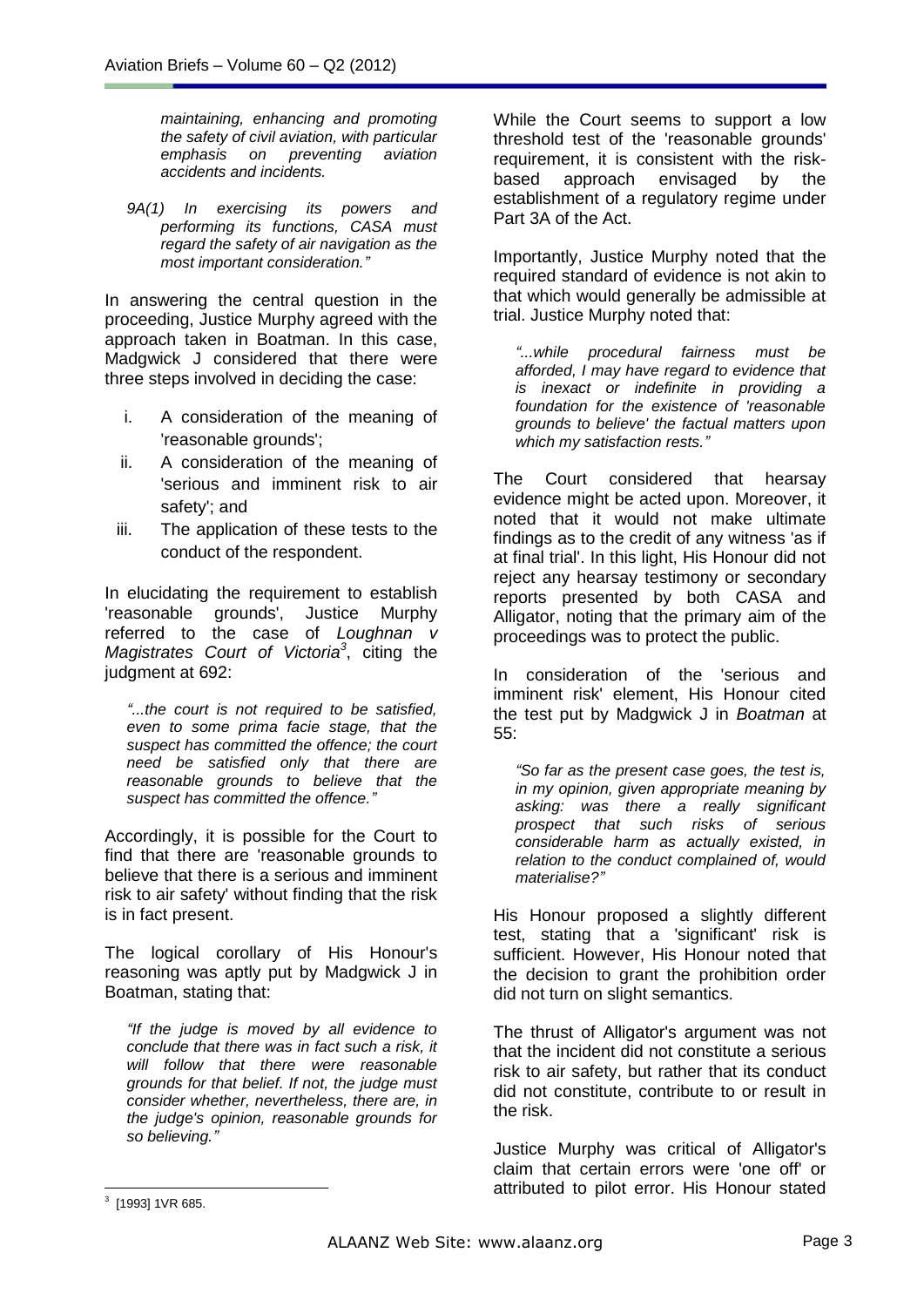that Alligator is responsible for the performance of its own employees, and accountable for their failures and omissions. To emphasise this view, his Honour deferred to s 97A(2) of the Act, which provides that any failure by an employee is considered conduct by the body corporate, unless it can establish that it took reasonable precautions and exercised due diligence to avoid the error.

The Court concluded that, viewed in the context of other incidents, there were reasonable grounds to believe that the problems with maintenance and airworthiness of Alligator's aircraft were not able to be 'hand balled' off to three former employees. Rather, His Honour concluded that the failures of the employees were indicative of Alligator's failure to properly train and supervise its pilots and maintenance employees and to ensure that its aircrafts were properly maintained and airworthy.

Finally, Justice Murphy rejected Alligator's contention that the risk to air safety was not serious because the pilots involved were no longer employed by it. Whilst His Honour noted that this was relevant, he held that when considered against the backdrop of other key incidents, there were reasonable grounds to believe that the incidence of serious errors by Alligator's pilots (including errors that Alligator alleged were not 'everyday risks') were indicative of Alligator's organisational and systemic failures, and as such the risk remained current.

*Andrew Tulloch, Partner, and Olivia Nicola, DLA Piper*

# *Qantas Airways Limited v Australian Licensed Aircraft Engineers Association* **[2012] FCAFC 63**

On 4 May 2012, the Full Court of the Federal Court of Australia handed down its decision<sup>4</sup> upholding the finding of the Federal Magistrates Court<sup>5</sup> that Qantas Airways Limited (**Qantas**) and one of its managers, contravened the general protections provisions in the *Fair Work Act 2009* (Cth) (**FW Act**).

### **Facts**

Mr Luke Murray, a Brisbane engineer, had made claims for additional payments and additional time off arising from a 6 week posting overseas. The claims were not recognised by Qantas and, shortly after the claims were received, a decision was made by Qantas to suspend all overseas postings for Brisbane engineers for an indeterminate period.

# **Finding**

Gray, North and Besanko JJ dismissed all of Qantas' grounds of appeal and upheld the federal magistrate's decision that the suspension of overseas postings was made, at least in part, due to the claims lodged by Mr Murray, and constituted adverse action in breach of s.340 of the FW Act.

On appeal, Qantas claimed that the suspension of overseas postings was not to Mr Murray's prejudice as he would not have received an overseas posting during the operative period of the suspension.

The Federal Court accepted that Mr Murray had an expectation of an overseas posting towards the end of 2010 or early 2011 and that the suspension had been lifted by that time. However, the Federal Court also accepted that, at the time the suspension commenced, there was no end date on the suspension. The Federal Court held that, when the suspension commenced, Mr Murray's expectation of an overseas posting in late 2010 or early 2011 could not be met. Therefore, Qantas had altered Mr

<sup>&</sup>lt;u>.</u> <sup>4</sup> *Qantas Airways Limited v Australian Licensed Aircraft Engineers Association* [2012] FCAFC 63.

<sup>5</sup> A*ustralian Licensed Aircraft Engineers Association v Qantas Airways Limited* [2011] FMCA 58.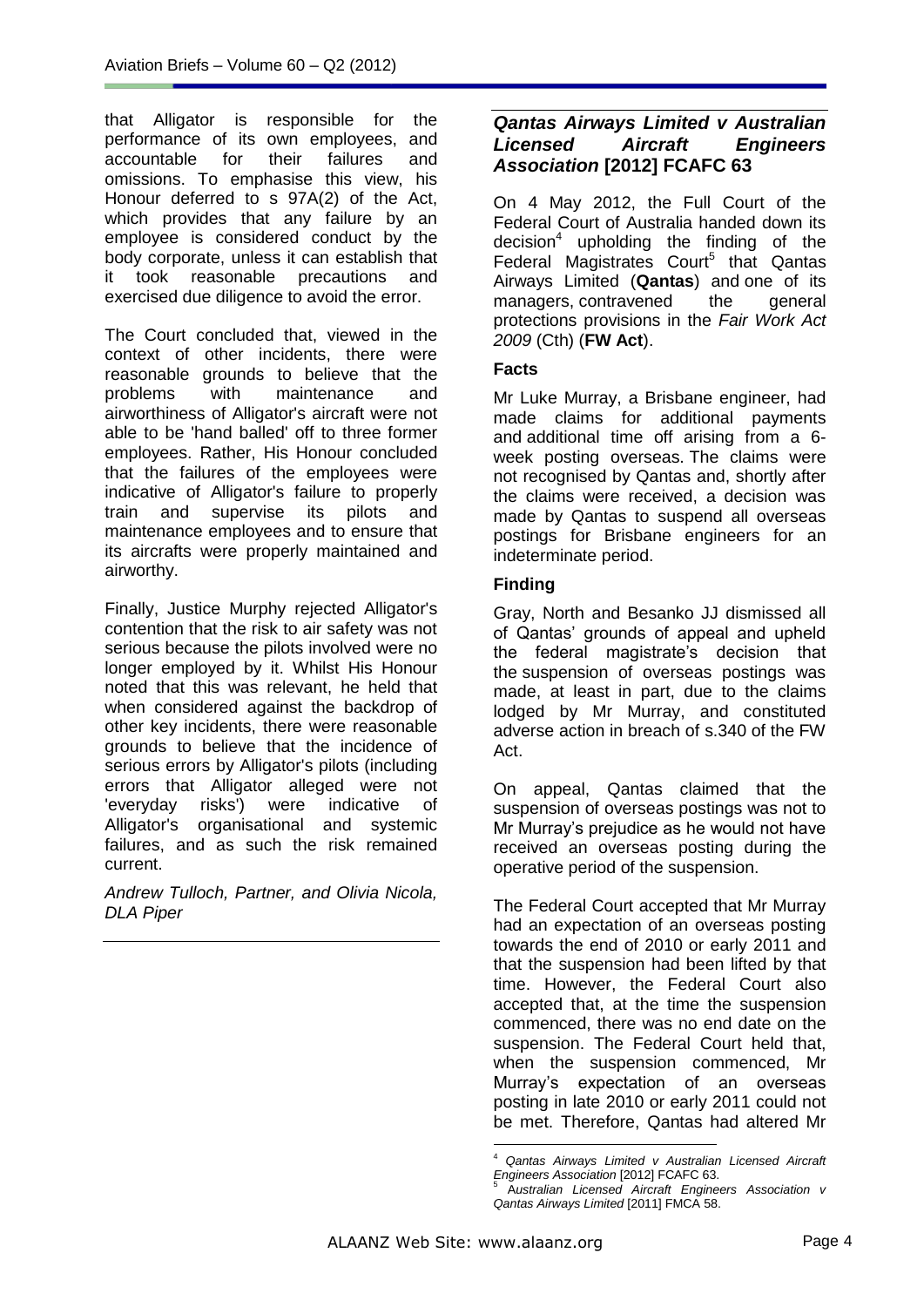be met. Therefore, Qantas had altered Mr Murray's position Murray's position to his prejudice. In addition, although the suspension was directed at a larger group of employees, the Federal Court held that it was sufficient to ground a finding of adverse action that Mr Murray was one of the employees at which the action was directed.

The Federal Court also upheld the finding of the federal magistrate that the manager, Peter Cawthorne, contravened section 343 of the FW Act because he had taken action against Mr Murray with the intent to coerce him not to exercise his workplace right. Mr Cawthorne was found to have made a statement to the effect that, *"the guys who go away and accept the conditions that they are given, are the ones who get asked to go away the next time."* The Federal Court upheld the finding that, by threatening to refuse future overseas postings if Mr Murray did not withdraw his claims, Mr Cawthorne had applied pressure that amounted to compulsion of Mr Murray's will. The actions of Mr Cawthorne were also considered to be unlawful, illegitimate and unconscionable.

# **Implications for employers**

This decision makes it clear that altering an employee's position to their detriment is a broad concept. An action taken by an employer will not be required to have an 'immediate tangible effect' and an employee is not required to suffer loss or infringement of a legal right in order to establish a prejudicial alteration to their position.

This decision also makes it clear that the action taken does not need to be targeted directly and solely at the employee alleging adverse action. The action need only target a group to which the employee belongs.

As a result, careful consideration should be given to the reason for implementing a change where that change has the potential to disadvantage or prejudice an individual employee or a group of employees.

*Nick Ogilvie, Partner and Lauren Davis, Graduate, Freehills.*

# *Kuehne+Nagel International AG v Commerce Commission* **[2012] NZCA 221 (31 May 2012)**

# *Liability of a holding company?*

Kuehne + Nagel International AG (the "Swiss Company"), is a company Company"), is a incorporated in Switzerland and is the ultimate holding company for a group of companies which provide freight forwarding services to more than 100 countries, including through Kuehne + Nagel Ltd, a New Zealand company, in which it is the sole shareholder.

In late 2007 the New Zealand Commerce Commission (the "**Commission"**) commenced an investigation into the freight forwarding industry as a result of a confidential application for leniency. Following its investigation, in 2010, the Commission filed a proceeding against the Swiss Company and four other freight forwarders<sup>6</sup> claiming they had breached sections 27(1) and (2) of the *Commerce Act 1986* (the **Act**) for entering into and giving effect to the following agreements which fixed prices in the freight forwarding industry:

- *The WRS 2001 agreement –* agreement to pass on security surcharges imposed on freight forwarders by airlines;
- *United Kingdom NES agreement, Italian SAF agreement, (United States) Air AMS agreement, (Canadian) ACI agreement and Swiss SFA agreement –* agreements to impose a surcharge to recover costs related to additional security measures required by the relevant national authorities;
- *Chinese CAF agreement –* An agreement to insulate freight forwarders from the impact of the revaluation of the Chinese currency by the People's Bank of China.

<sup>&</sup>lt;u>.</u> <sup>6</sup> EGL Inc, BAX Global Inc, Schenker AG and Panalpina World Transport (Holdings) Ltd.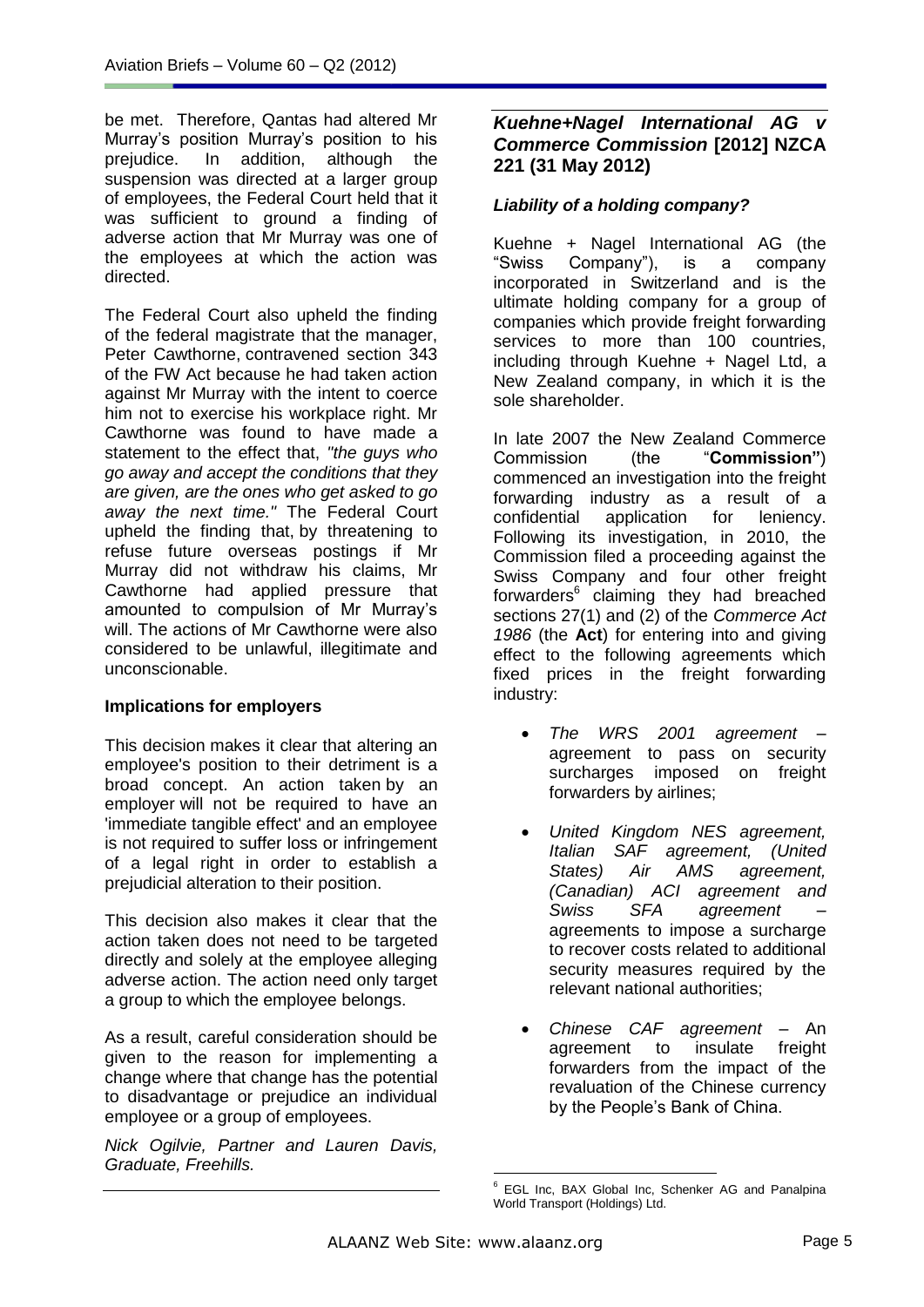The Commission alleged that these agreements impacted on freight forwarding customers in New Zealand because:

- 1. the WRS 2001 agreement applied to all freight sent to and from New Zealand;
- 2. the Air AMS agreement applied to all freight sent to or from New Zealand via the United States; and
- 3. the ACI agreement applied to all freight sent to or from New Zealand via Canada.
- 4. the United Kingdom NES agreement applied to all freight sent to New Zealand from the United Kingdom;
- 5. the Italian SAF agreement applied to all freight sent to New Zealand from Italy;
- 6. the Chinese CAF agreement applied to all freight sent to New Zealand from China;
- 7. the Swiss SFA agreement applied to all freight sent to New Zealand from Switzerland.

### **Protest of jurisdiction**

The Swiss Company filed a protest of jurisdiction to the New Zealand High Court. On 12 October 2011, Venning J ruled that the High Court had jurisdiction to hear the causes of action alleging breach of section 27(2) in relation to five of the alleged price fixing agreements<sup>7</sup> dismissed but not under sections 27(1). In respect of the Chinese CAF agreement and the Swiss SFA agreement, Venning J ruled that there was an insufficient factual basis to suggest that there was a serious issue to be tried.

In the matter before the Court of Appeal, the Swiss Company appealed against the dismissal of its protest to jurisdiction. Leave to appeal was granted and the Court was called to determine whether:

(a) the Commission had a good arguable case that the acts of the New Zealand Company could be

attributed to the Swiss Company under section  $90(2)$  of the Act; $^8$  and,

(b) there was a serious issue to be tried in respect of each cause of action relating to the five alleged price fixing agreements.

### "*Good arguable case*"

The Swiss Company submitted that it was a "*mere holding company of the shares in subsidiary companies within the KN Group*" and itself did not operate or manage any part of the KN Group's freight forwarding business, rather, the operational aspects of the freight forwarding business were<br>conducted by Kuehne + Nagel conducted by Kuehne + Nagel Management AG, which was also incorporated in Switzerland. The Swiss Company also submitted that, in view of the structure of the KN Group, members of the KN Group acted as independent companies.

The Commission submitted that the New Zealand Company collected the surcharges on freight that offshore KN Group entities had directed be imposed. The conduct in New Zealand was thus on behalf of the Swiss Company because it was to further the interest of the Swiss Company and for the benefit of the KN Group as a whole. The Commission also submitted that the way the KN Group was structured and operated meant that subsidiaries in fact acted as agents of the KN Group and that such conduct was within the scope of actual or apparent authority.

(b) By any other person at the direction or with the consent or agreement (whether express or implied) of a director, servant, or agent of the body corporate, given within the scope of the actual or apparent authority of the director, servant or agent-

shall be deemed, for the purposes of this Act, to have been engaged in also by the body corporate."

<u>.</u>

 $\overline{a}$  The five agreements are: the WRS 2001 agreement, the Air AMS agreement, the AIR ACI agreement, the United Kingdom NES agreement, and the Italian SAF agreement.

 $8$  Clause 90(2) provides  $-$ "Any conduct engaged in on behalf of a body corporate—

<sup>(</sup>a) By a director, servant, or agent of the body corporate, acting within the scope of his actual or apparent authority; or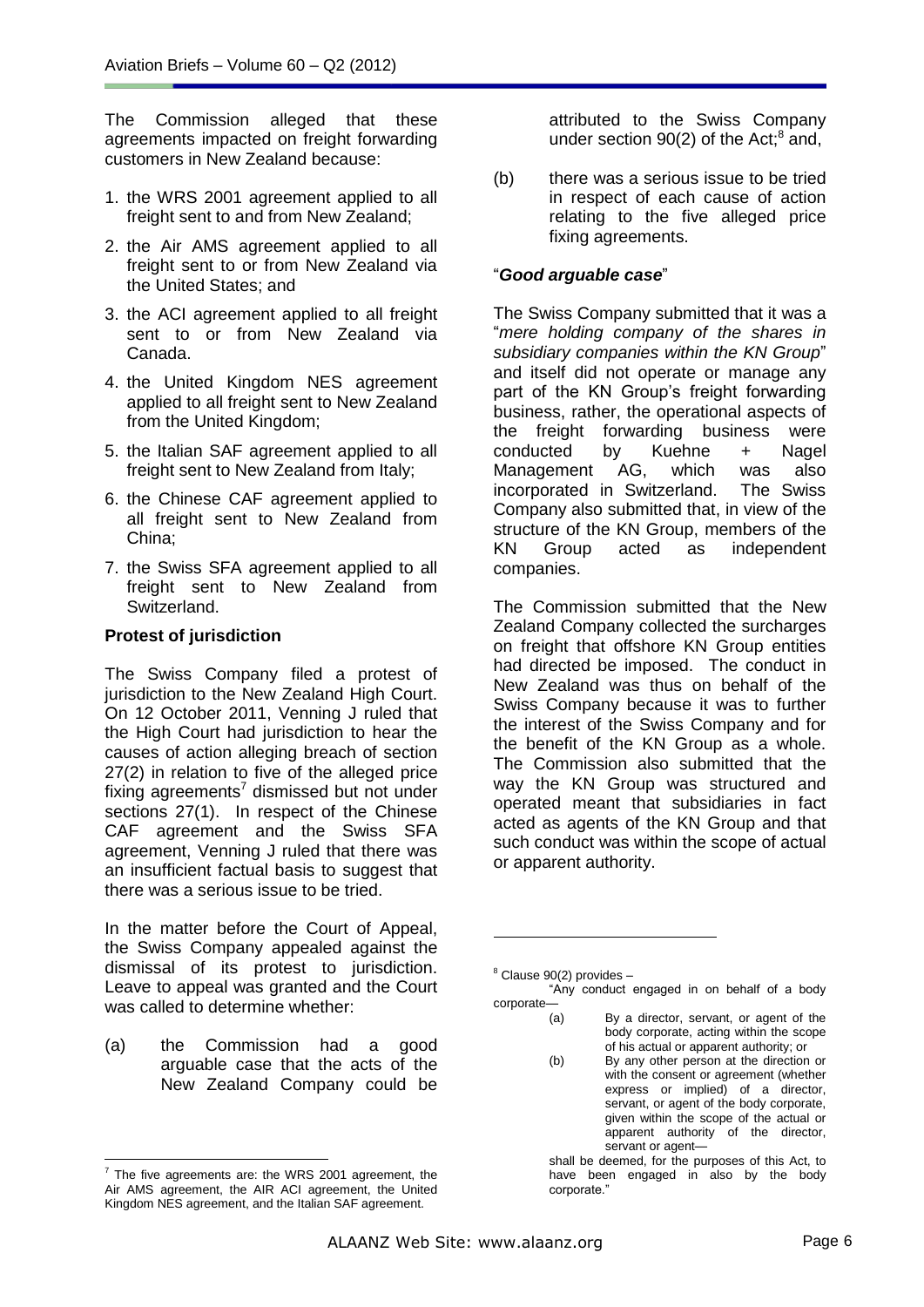The Court agreed with the Commission finding that, on the evidence available, it could be said that the conduct of the New Zealand Company was in the interests of the Swiss Company and for the benefit of the KN Group as a whole. This conduct was carried out as part of the worldwide operation of the network of companies functioning within the KN Group with the New Zealand Company acting at the direction of the Swiss Company. The Court considered that this conclusion was supported by the detailed evidential material produced by the Commission.

In addition, the Court considered that the position of the Swiss Company was undermined by information lodged in respect of a plea agreement entered into between the Swiss Company and the United States Department of Justice in which the Swiss Company entered a guilty plea to pay fines of US49,865,044 and the Swiss Company indicated that it was "*engaged in the business of providing freight forwarding services in the United States and elsewhere*", that is, not just a "*mere holding company*". The Court also highlighted information contrary to the Swiss Company's submission of being a "*mere holding company,*" namely: (i) its role in a World Intellectual Property Organization proceeding as "the proprietor" of certain trademarks; and (ii) a formal letter sent by its New Zealand solicitors to the Commission indicating the name of its chief executive officer, relevantly, the existence of an "employee".

Moreover, the Court found that the Swiss Company "*failed by a wide margin in demonstrating the Judge below was wrong either in his conclusion or on the factual matters relied upon to support the conclusion*".<sup>9</sup>

# *"Serious issue to be tried"*

Under this limb, the Court considered in detail the lower Court's factual findings in respect of each of the five agreements in respect of which the protest to jurisdiction was dismissed, noting that: "*Venning J gave conscientious and meticulous* 

*consideration to all facets of the Commission's* [pleadings]".<sup>10</sup>

Under each of the five agreements the Court considered that the inferences drawn and factual findings were correct, and that the there was a serious issue as to the merits to be tried.

*Editors.*

# *Competition Commission v Singapore Airlines Ltd* **(45/CR/Apr12) [2012] ZACT 38 (15 May 2012)**

Singapore Airlines has settled its complaint with the Competition Commission of South Africa for its involvement in a cartel to fix air fare increases on both economy class flights between South Africa and the Far East.

At the conclusion of its investigations, the Commission found that:

- 1. Singapore Airlines had engaged in discussions regarding air fare rates or prices in South Africa with Cathay Pacific, Malaysian Airlines and South African Airways on occasions during 2004, 2005 and ending February 2006.
- 2. The discussions related to market fare levels and increases on certain market fares for flights out of South Africa to South East Asia, Hong Kong and China.
- 3. Local representatives of Singapore Airlines in South Africa relied on the content of these discussions among other considerations to determine fares and gain knowledge on competitor activities and price movements in the above stated routes.
- 4. This conduct was in contravention of section  $4(1)(b)(i)$  of the Competition Act No. 89 of 1998 ("the Act").

The key terms of the settlement, Singapore Airlines agreed to:

 $<sup>9</sup>$  At [58].</sup>

<sup>-</sup> $10$  At [62].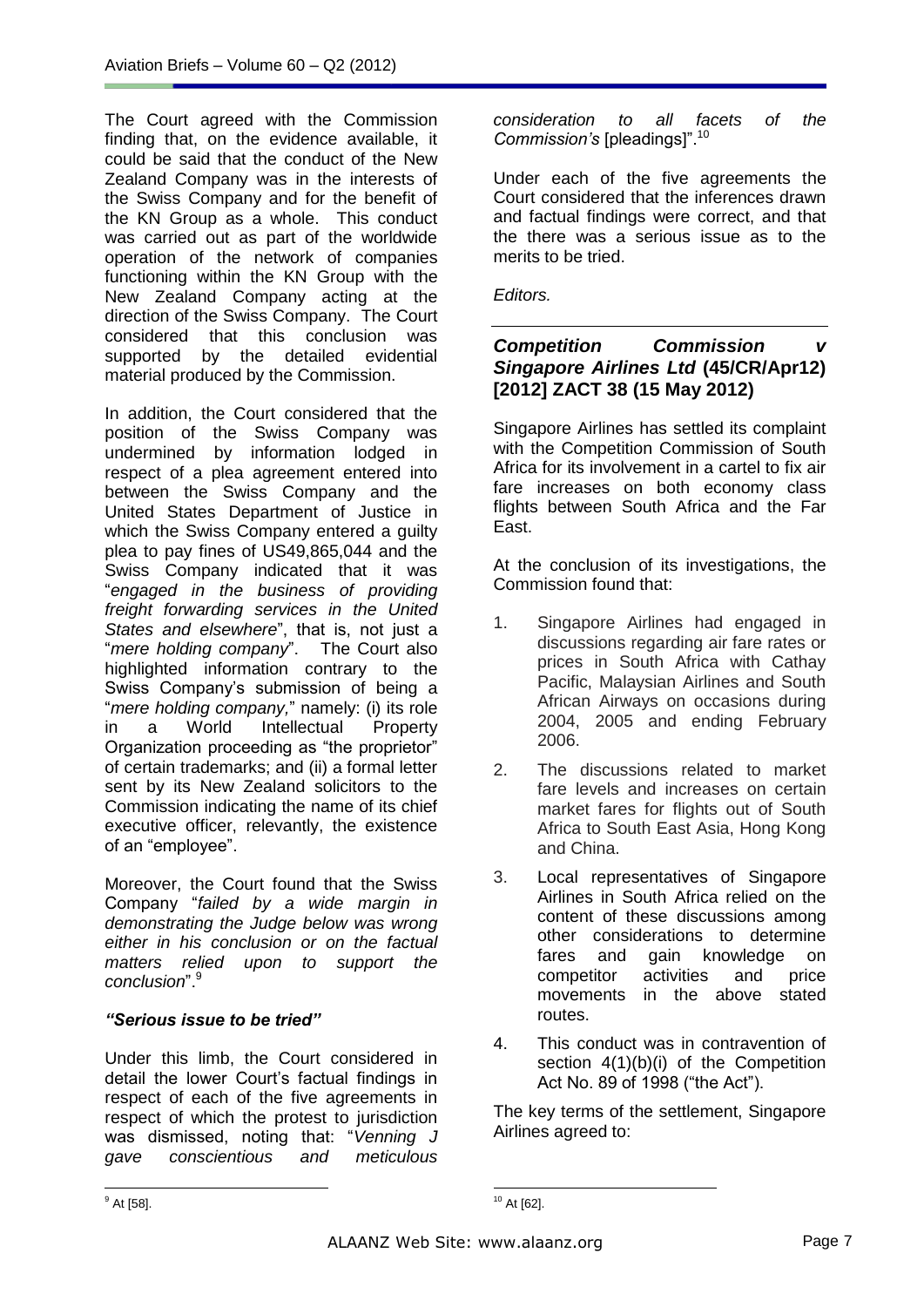- 1. cooperate with the commission in its investigation;
- 2. Cease to engage in any such future conduct;
- 3. Undertake to ensure that its competition compliance programme incorporated corporate governance designed to ensure that all employees, managers and directors of Singapore Airlines did not engage in any contraction of the Act, which was to be delivered to the Commission within 60 days;
- 4. Pay an administrative penalty of R25,106,692 (approximately AUD3m) which was the equivalent of 7.56% of its passenger turnover in South African for the 2009/2010 financial year.

*Editors.* 

# *[Commerce Commission v Japan](http://www.nzlii.org/nz/cases/NZHC/2012/1683.html)  [Airlines Co Limited](http://www.nzlii.org/nz/cases/NZHC/2012/1683.html)* **[2012] NZHC 1683 [\(29 June 2012\)](http://www.nzlii.org/nz/cases/NZHC/2012/1683.html)**

On 29 June 2009, the High Court of New Zealand approved a penalty of \$2.275 million recommended by the New Zealand Commerce Commission against Japan Airlines Co Limited ("JAL") following JAL's admission to its participation with other airlines in the Fuel Surcharge Understandings (FSU) and the Security Surcharge Understanding (SSU) (broadly described as the "**air cargo cartel**").

During the relevant period the subject of this proceeding, JAL did not fly its own aircraft to or from New Zealand on scheduled flights, but it offered air cargo services to and from New Zealand using Air New Zealand aircraft, pursuant to a joint services agreement with Air NZ signed on 31 March 1993.

In determining whether the penalty proposed by the Commission was sufficient, the Court reviewed other comparable cases and considered that \$3.1-3.9 million was within the properly available range in all the circumstances of the case. The Commission proposed and JAL accepted a total discount of 35% for mitigating factors, which was less than that offered in the Qantas Airways Limited  $(50\%)$ ,<sup>11</sup> and British Airways plc  $(40\%)$ <sup>12</sup> settlements where cooperation with the Commission was more extensive and ongoing, and was provided at an early stage of the Commission's investigations. The Court considered that, though a discount of 35% was higher than is standard, "*it properly reflects the extent to which JAL is going out of its way to assist the Commission in bringing the wider proceedings to an appropriate resolution"<sup>13</sup>* including the payment of penalties in other jurisdictions by JAL.

JAL was also order to pay costs to the Commission of \$259,079.18.

JAL is the fourth airline to settle with the Commission, following settlements with British Airways PLC, Cargolux International Airlines S.A.<sup>14</sup> and Qantas Airways Limited. Proceedings continue against Air New Zealand Limited, Cathay Pacific Airways Limited, Emirates, Korean Air Lines Co Limited, Malaysian Airlines System Berhad Limited, Singapore Airlines Cargo Pte Limited and Singapore Airlines Limited, and Thai Airways International Public Company Limited.

*Editors.*

<sup>&</sup>lt;u>.</u> <sup>11</sup> See *Commerce Commission v Qantas Airways Limited* HC Auckland CIV 2008-404-8366 [2011] NZHC 468 (11 May 2011).

See *Commerce Commission v British Airways PLC* HC Auckland CIV-2008-404-8347 [2011] NZHC 289 (5 April 2011).

 $^{13}_{14}$  At [67].

<sup>14</sup> See *Commerce Commission v Cargolux Airlines International S.A.* HC Auckland CIV-2008-404-8355 [2011] NZHC 290 (5 April 2011).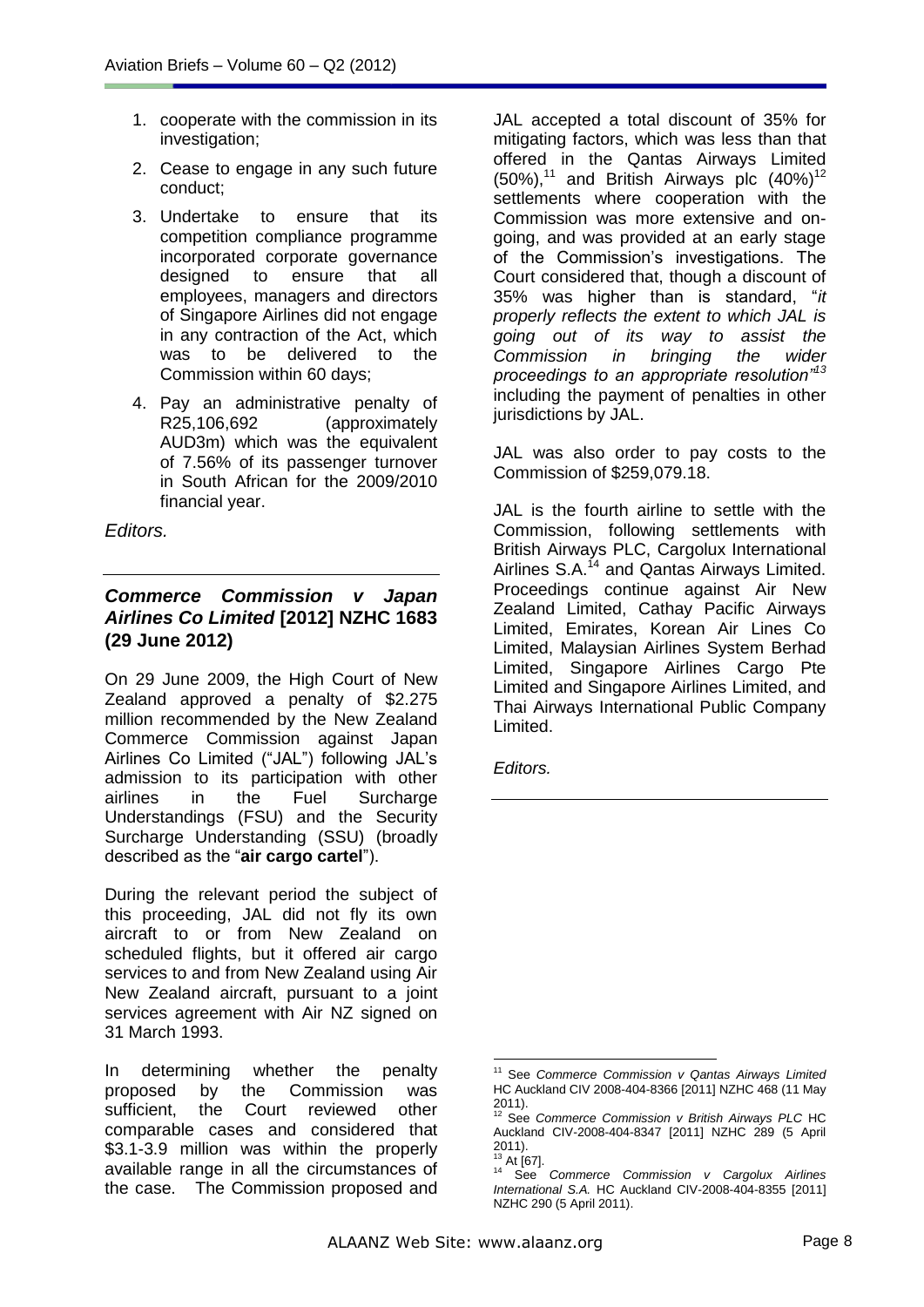# **COMPETITION UPDATE**

### *Jetstar Pan-Pacific Strategy*

On 28 June 2012, Qantas Airways Limited, and its low-cost subsidiary, Jetstar Airways Limited, applied to the ACCC for authorisation of its Jetstar Pan-Asia Strategy ("the **Strategy**").

The Qantas and Jetstar application sets out that the proposed Strategy will involve the following:<sup>15</sup>

- the establishment of joint ventures in a number of Asian jurisdictions by the Applicants (generally the minority owner) and local partners (including local full service airlines ("**FSA**"))) to operate low cost carriers ("LLC") under the Jetstar brand and a business model that provides air travel services focussed on the price sensitive market segment primarily in the Asia-Pacific region;
- coordination between each Jetstar LCC and its FSA shareholder (where relevant): $16$

and,

 the coordination of each of the Jetstar LCCs with each other and with each of Qantas and Jetstar Airways pursuant to the Jetstar Joint Venture Coordination Agreement

(**JVCA**).

Qantas also indicates that it is considering incorporating further Jetstar LCC joint ventures in Asia which, as a result of the regulatory restrictions described above, are unlikely to be wholly or majority owned by Qantas (**Future Jetstar Joint Ventures**).<sup>17</sup>

Qantas and Jetstar sought authorisations on the conducting of all network, scheduling, pricing, marketing, purchasing, customer service and resourcing decisions between: (a) Qantas; Jetstar Airways; Jetstar Asia; Jetstar Pacific; Jetstar Japan; and Jetstar Hong Kong, (b) each Jetstar joint venture airline and its local partner airline shareholder; and (c) a Jetstar joint venture, its local partner airline shareholder and any other airline in the Jetstar Group to the extent they overlap or potentially overlap.<sup>18</sup>

Under the JVCA, the parties propose to operate as a single, fully integrated organisation by coordinating their operations and activities in the Asian region including:<sup>19</sup>

- (a)network and scheduling decisions including routing, frequencies, aircraft types, product specifications, aircraft configurations, connection requirements and range of times for any services;
- (b)sales and marketing initiatives including the offering of customer rebates, incentives and discounts;
- (c)holiday products and joint promotions;
- (d)pricing and inventory decisions including agreeing fares and new fare products;
- (e)product distribution channels;
- (f) frequent flyer and other loyalty programs;
- (g)in-flight products or services;
- (h)information technology;
- (i) joint purchasing and procurement including but not limited to back office functions, fleet acquisitions and engineering services;

 $\overline{a}$  $15<sup>15</sup>$  At paragraph 1.3 of the Application.

 $16$  The Jetstar LLC's and their respect shareholders are as follows:

i. Jetstar Asia Airways Private Limited (**Jetstar**  Asia) incorporated in Singapore and effectively owned by Qantas (49%) and a Singapore citizen (51%);

ii. Jetstar Pacific Airlines Aviation Joint Stock Company ("**Jetstar Pacific**") incorporated in Vietnam and effectively owned by Qantas (30%) and Vietnam Airlines (67%);

iii. Jetstar Japan Co Ltd ("**Jetstar Japan**") incorporated in Japan and effectively owned by Qantas (33.3%), Japan Airlines Co. Ltd (33.3%), Mitsubishi Corporation (16.65%); and Century Tokyo Leasing Corporation (16.65%); and,

iv. Jetstar Hong Kong Limited ("**Jetstar Hong Kong**") incorporated in Hong Kong and effectively owned Qantas (50%) and by China Eastern Airlines (50%).

<sup>1</sup> <sup>17</sup> At paragraph 4.34 of the Application.

<sup>&</sup>lt;sup>18</sup> At paragraph 5.1 of the Application.

<sup>&</sup>lt;sup>19</sup> At paragraph 5.6 of the Application.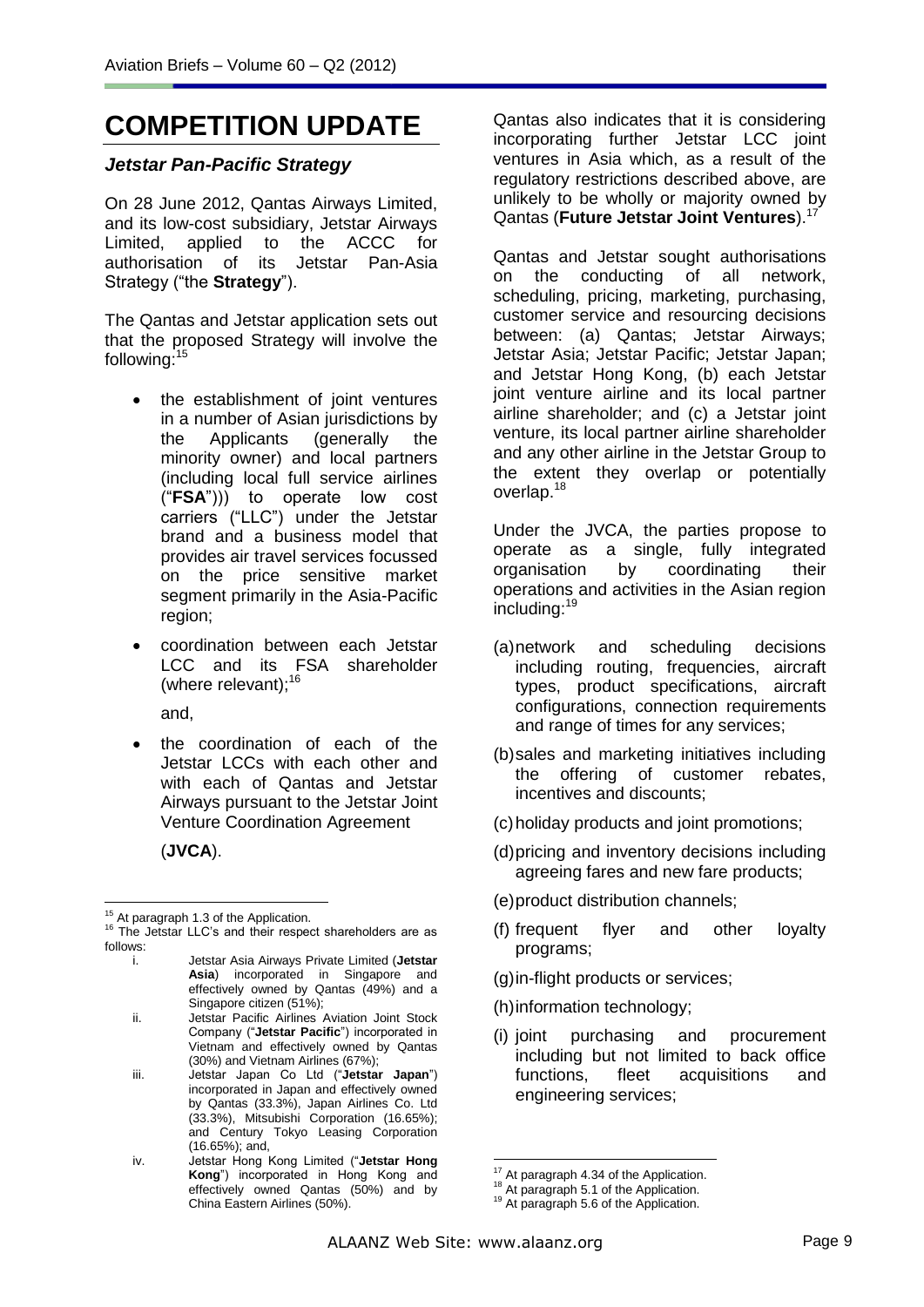- (j) customer service activities and initiatives; and,
- (k)sharing of experience and learning including the secondment of personnel.

Qantas and Jetstar submitted that they have implemented strict ring-fencing protocols to ensure that there is no actual or potential coordination between any of the following entities:

- (a) Qantas and Japan Airlines ("JAL");
- (b) Qantas and Vietnam Airlines;
- (c) Qantas and China Eastern Airlines;
- (d) Qantas and any other local partner airline which becomes a shareholder of a future Jetstar joint Venture;
- (e) the Jetstar Group and JAL, except as between Jetstar Japan and JAL on overlapping or potentially overlapping routes and as contemplated in paragraph 5.2 above;
- (f) the Jetstar Group and Vietnam Airlines except as between Jetstar Pacific and Vietnam Airlines on overlapping or potentially overlapping routes;
- (g) the Jetstar Group and China Eastern Airlines except as between Jetstar Hong Kong and China Eastern Airlines on overlapping or potentially overlapping routes;
- (h) the Jetstar Group and any other local partner airline which becomes a shareholder of a Future Jetstar Joint Venture except as between the relevant Future Jetstar Joint Venture and its local airline shareholder on overlapping or potentially overlapping routes and as contemplated in paragraph 5.2 of the Application; and,
- (i) any of JAL, Vietnam Airlines, China Eastern Airlines and any local partner airline which becomes a shareholder of a Future Jetstar Joint Venture.

Public submissions are expected to be invited shortly.

*Editors.*

# **Emirates & Flydubai Affiliation Agreement**

On 27 June 2012, the ACCC has issued a draft determination authorising an Affiliation Agreement ("the **Affiliation**") between Emirates and the low cost Dubai-based carried Flydubai, both of which are effectively owned by the Government of Dubai for a period of ten years. Etihad current operates services into Brisbane, Sydney, Melbourne and Perth, with a planned service to Adelaide to commence in 2013. The ACCC's determination follows the provision of an interim authorisation on 16 May 2012.

Under the Affiliation the airlines will coordinate on international air passenger transport and international air cargo transportation services between Australia and the Middle East and Australia and regions adjacent the Middle East (North West Africa, Indian sub-continent, Eastern Europe). The Affiliation is an enhancement of the collaboration that currently exists between the carriers under a Special Prorate Agreement which provides for two-way interlining of air passenger and air cargo transport services and each airline pays the other revenue on a pro-rata basis depending on the section of the route operated by the respective carrier.

The cooperation contemplated under the Affiliation includes:

- marketing and advertising arrangements;
- interline, SPA and codeshare arrangements;
- pricing strategies;
- revenue sharing;
- frequent flyer rewards programmes;
- flight schedules and airport handling services;
- joint purchase of goods and services from third party suppliers and vendors;
- sharing of information and facilities;
- staff secondments;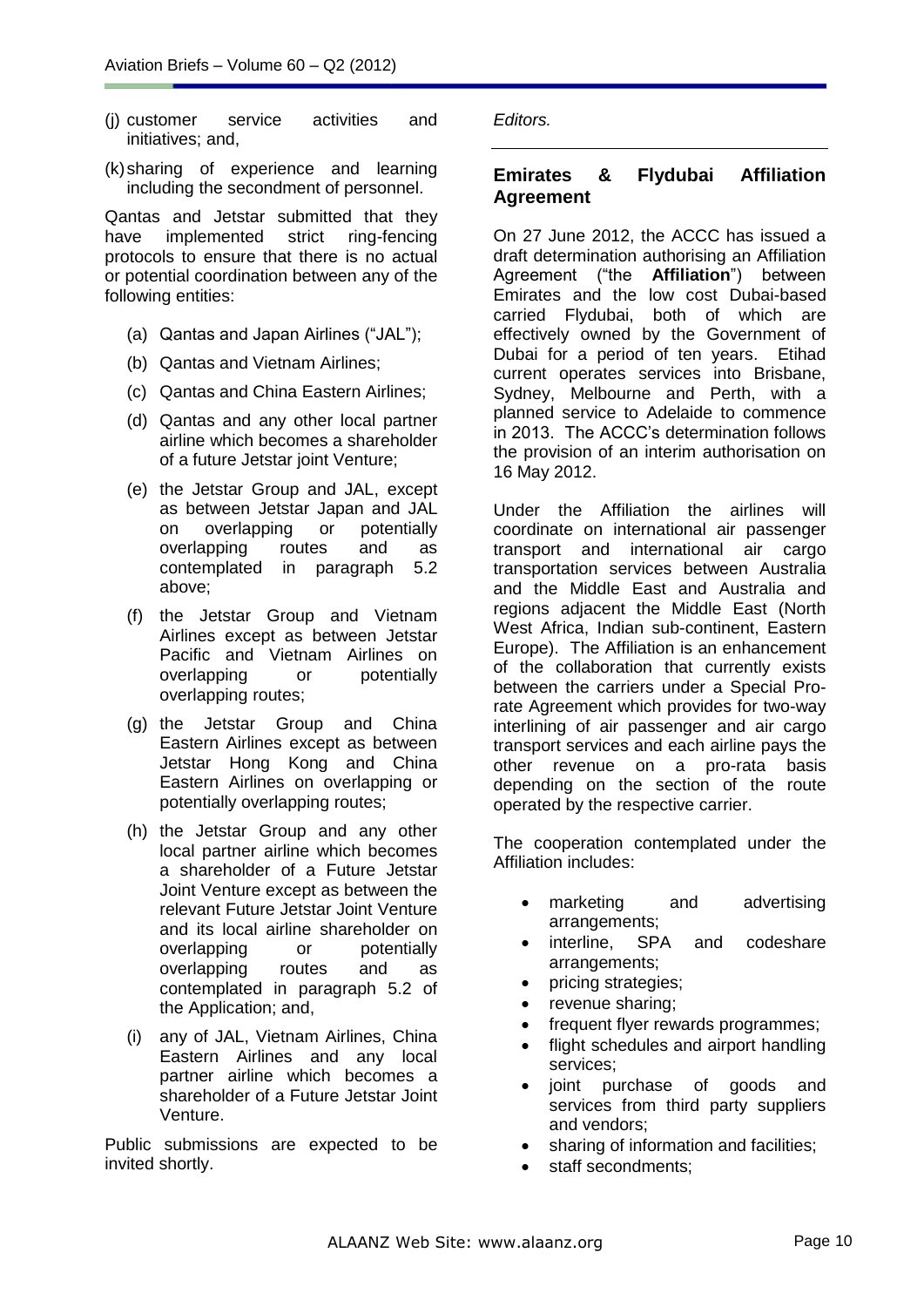- making joint submissions to IATA; and,
- other joint and coordinated activities, including holiday/vacation packages; customer rebates; corporate dealings and incentives and discounts.

The ACCC was satisfied that the public benefit that is likely to result under the Affiliation Agreement would outweigh the public detriment, including from any lessening of competition that may result.

*Editors.*

# **Etihad and Air Berlin Commercial Alliance**

On 27 June 2012, issued a draft determination authorisation a Commercial Alliance ("the **Alliance**") between Etihad, the Abu Dhabi based carrier, and Air Berlin, for ten years. Etihad is the single largest shareholder of Air Berlin current holding 29.21% of issued capital. Etihad current operates services between Abu Dhabi and Sydney, Brisbane and Melbourne. It has a codeshare arrangement with Air New Zealand and an alliance with Virgin Australia which was approved by the ACCC in 2011 which includes a commercial cooperation agreement, a frequent flyer agreement and a reciprocal lounge access agreement.

Under the Alliance between Etihad and Air Berlin, the airlines plan to coordinate international air passenger transport and air cargo transportation services between Australia and the Middle East/South East Asia and between Australia and Germany. The Commercial Alliance contemplates cooperation on:<sup>20</sup>

- Joint pricing;
- Joint route and schedule coordination;
- Joint marketing distribution and sales representation;
- Other cooperative activities including: freesale code sharing; reciprocal preferred fare pro-ration;

reciprocal frequent flyer programs; reciprocal lounge access; staff travel and staff exchange; codeshare product development; seamless full service transfers; consolidation of sales offices; global sales agreement to support sales in the United Arab Emirates; joint travel agent and corporate account dealing; joint airport representation and handling; and belly hold capacity services; and,

 Other future initiatives including: cargo; transfers; product innovation; sharing of airport facilities; support services; technical and maintenance services; procurement of goods and services; alignment of service levels; and information technology and training.

The ACCC was satisfied that the Alliance fulfilled the public benefit test under the *Competition and Consumer Act 2010* (the Act).

*Editors.*

# **Star Alliance Corporate Customer Programs**

On 23 April 2012 Air New Zealand, on behalf of the other member airlines of the Star Alliance<sup>21</sup> lodged an authorisation application with the ACCC seeking approval of its Corporate Plus, Conventions Plus and Meetings Plus Programs ("**Programs**").

Currently eight Star Alliance members fly in or out of Australia including Air Canada, Air China, Air New Zealand, Asiana Airlines, Singapore Airlines, South African Airways,

<u>.</u>

  $20$  At paragraph 1.6 of the Draft Determination.

 $\bullet$ <sup>21</sup> Adria Airways, The Airline of Slovenia d.d., Aegean Airlines S.A., Air Canada, Air China Limited, All Nippon Airway Co. Ltd, Asiana Airlines Inc., Austrian Airlines Osterreichische Luftverkehrs AG, Blue1 part of the SAS Group (SAS AB (publ)), British Midland International Limited, Brussels Airlines SA/NV, Croatia Airlines Ltd, Deutsche Lufthansa AG, Egyptair Airlines part of Egyptair Holdings, Ethiopian Airlines Enterprise, LOT Polish Airlines S.A., SAS AB (publ), Singapore Airlines Limited, South African Airways Group, Swiss International Air Lines Ltd, TAM Linhas Aereas S.A., TAP Portugal (of Transportes Aereos Portugueses SGPS S.A), Thai Airways International Public Company Limited, Turkish Airlines Inc, US Airways Group Inc, and United Air Lines Inc.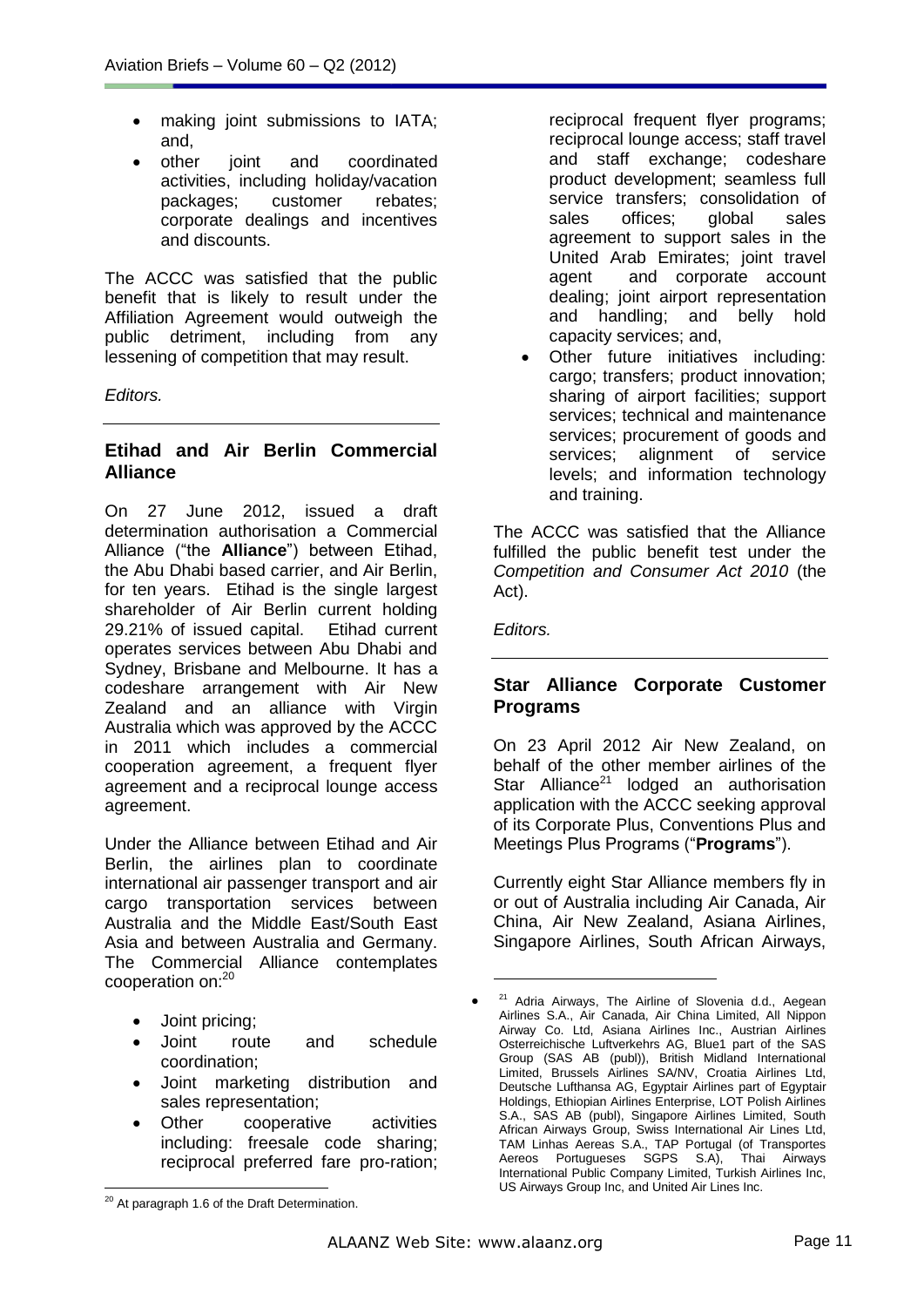Thai Airways and United Airlines. Collectively these airlines offer 353 weekly international flights from Australian mainland capital city airports to hub destinations.

The features of the Programs are as follows:

- *Corporate Plus Program* provides a structure in which members of Star Alliance may approach potential corporate customers to ask if the customer would like to receive a joint offer from Star Alliance members. Members wishing to participate collect and exchange information required to develop the relevant bid, offering the customer access to discounted fares and volume incentives across the participating carriers' combined networks.
- *Conventions Plus Program* provides a framework within which Star Alliance can seek appointment as the official airline network for convention events and provide discounts off published fares under a single arrangement with convention organisers. In order to qualify for the Program a convention must have at least 500 delegates from a minimum of three different countries and two different continents. If a convention organiser elects to receive a joint bid, Star Alliance members submit bids for discounts they are prepared to offer. The bidding phase and all administrative tasks are automated using Star Alliance tools and systems.
- *Meetings Plus Program* is identical in concept and design to the Conventions Plus Program, except it provides discounts for travel to corporate meetings that are organised through professional travel managers.

On 27 June 2012, the ACCC issued draft determination authorisation the Programs opining that $^{22}$  the Programs are likely to result in limited, if any, public detriment, primarily because:

- (i) the networks of the Star Alliance members are largely complementary;
- (ii) there are a number of competing carriers operating in the relevant international air passenger transport services markets, including Qantas (and its oneworld alliance partners) and Virgin Australia (and its alliance partners). These competitors are well placed to discipline the price and service offerings of Star Alliance members post authorisation;
- (iii) Star Alliance members are only authorised to coordinate on fares/discounts to be offered to corporate and convention customers that invite a joint offer. The applicants are not authorised to coordinate more widely on fares and discounts; and,
- (iv) customers are not compelled to purchase fares under any of the Programs and are free to negotiate with individual Star Alliance members if that is their preference.

*Editors.* 

# **Approval of Airservice Australia Price Increases**

On 27 June 2012, the ACCC indicated that, following consultation with key stakeholders, it would not object to a proposal by Airservices Australia to increase prices for some of its monopoly services which are paid for by airlines and other aircraft operators, such as air traffic control, from 1 July 2012. The fees changes are as follows:

- Terminal navigation charges will increase at 24 airports by between 0.2 per cent and 3.5 per cent, and will decrease at six airports by between 1.0 and 5.1 per cent.
- Charges for aviation rescue and firefighting services will increase at 21 airports by between 2.4 per cent and 10.4 per cent, depending on location and aircraft category.

  $22$ At pagraph 3.36 of the Draft Determination.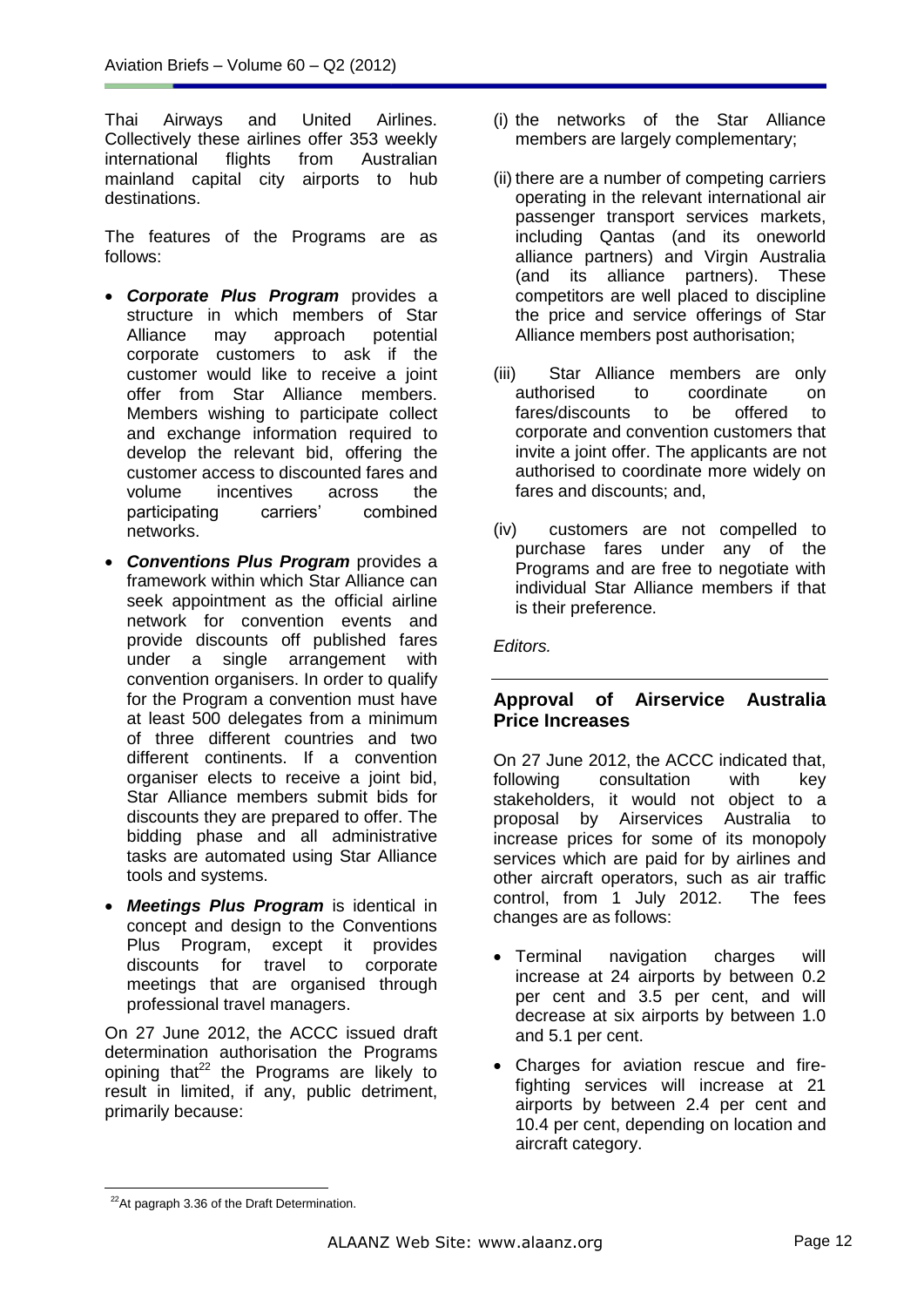Charges for en route services will decrease by between 0.7 per cent and 1.1 per cent.

Critical to the ACCC's acceptance of the price rises was its view that Airservices has made sufficient progress on its commitments to improve consultation with industry on capital expenditure and to develop internal drivers of efficiency. These commitments were a critical component of the ACCC's consideration and acceptance of Airservices' five-year pricing agreement in 2011 as they help to ensure that Airservices invests prudently and efficiently manages its costs.

*Editors.*

### **Update – Australian Air Cargo Cartel Cases**

On 14 June 2012, the Federal Court of Australia sanctioned a penalty by the ACCC against Malaysia Airlines Cargo Sdn Bhd ("MAS") of \$6 million for its part in the air cargo price fixing cartel. MAS was also order to pay \$500,000 for the ACCC's costs.

The ACCC's proceedings against Singapore Airlines, Cathay Pacific, Emirates, Air New Zealand and Thai Airways International continue whilst the proceeding against PT Garuda Indonesia has been stayed pending the outcome of its appeal to the High Court of Australia in which it is claiming immunity under the [Foreign States Immunities Act 1985.](http://www.austlii.edu.au/au/legis/cth/consol_act/fsia1985288/) The Appeal was heard before the High Court on  $4$  May 2012 $^{23}$  and a decision is expected later this year.

*Editors.*

 $\overline{a}$ 

<sup>23</sup> *P.T. Garuda Indonesia Ltd v Australian Competition & Consumer Commission* [2012] HCA Trans 101 (8 May 2012).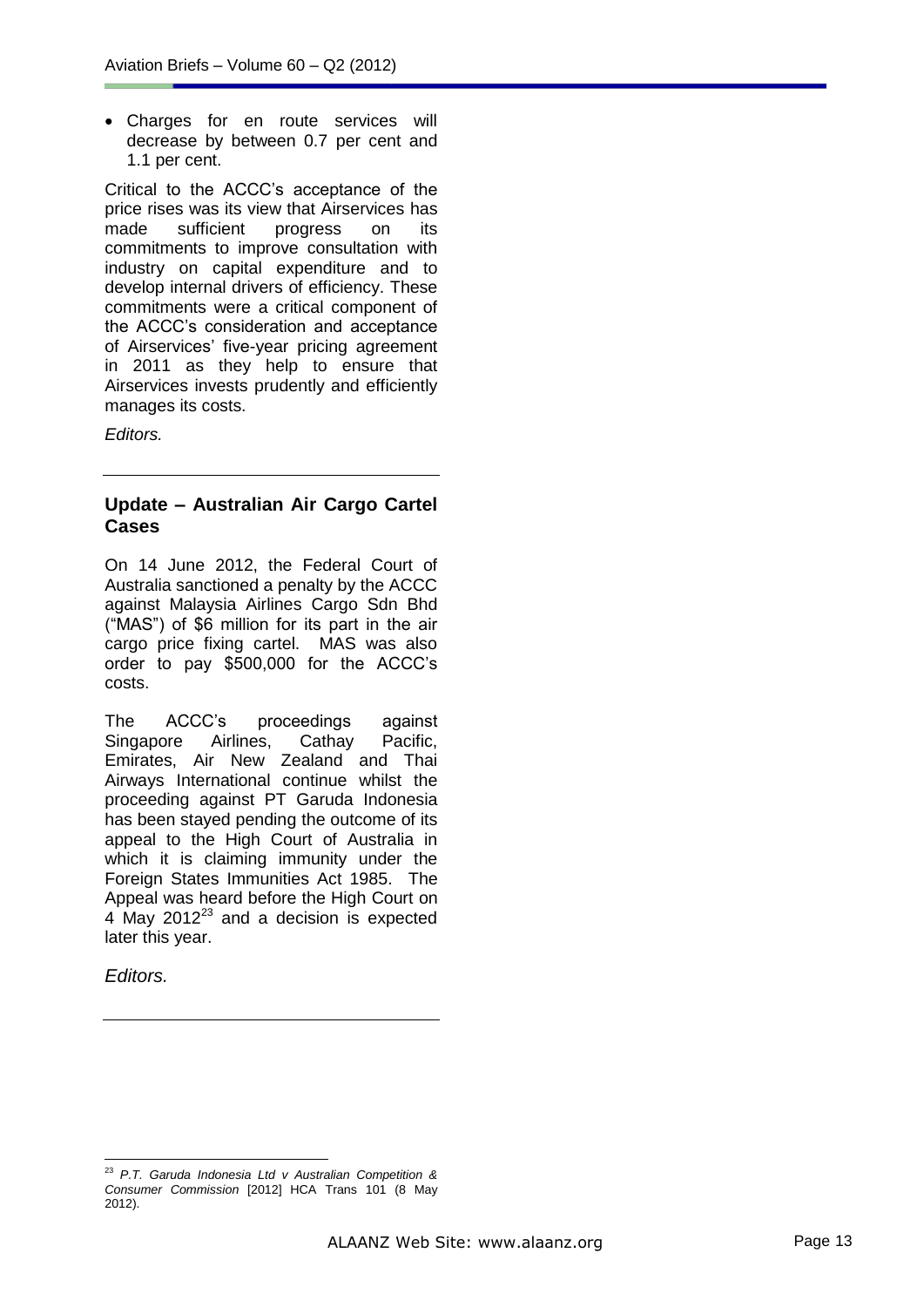# **FOCUS ON CHINA**

### *Outcry over new passenger and airline levy*

Earlier in 2012 the Ministry of Finance promulgated a controversial regulation which requires every passenger on a flight originating in China to pay a levy of Rmb50 (for domestic routes) or Rmb90 (for international routes). The levy is a contribution to the Civil Aviation Development Fund. Chinese airlines are also required to contribute to the fund - their levy is calculated on a per-kilometer basis and according to the maximum take-off weight of the aircraft.

Previously, passengers in China were charged a so-called 'airport administration and construction fee' on each ticket<br>purchased. while Chinese airlines purchased, while Chinese airlines contributed to a civil aviation infrastructure construction fund for each revenue-earning flight that they operated. The airport administration and construction fee was in place for over 20 years, whereas the airline fee was first introduced in 2004. Although the two charges have been consolidated and given a new name, their function remains largely unchanged.

The regulation provides that the fund must be used to finance or subsidise:

- the construction of civil aviation infrastructure (eg, airports and air traffic control systems);
- cargo airlines, regional airlines, international routes and small and medium-sized airports;
- energy-saving measures and emissions reduction plans;
- general aviation; and,
- research and development in civil aviation education and information technology.

The regulation also provides that the fund levy will be charged from April 1 2012 to December 31 2015.

The ministry's regulation has provoked a public outcry in China. Many commentators have questioned the need for, and the legitimacy of, such a charge. It has been argued that with vast tax revenues of Rmb1 trillion in 2011, the government does not<br>lack capital for large-scale public lack capital for large-scale infrastructure, and that passengers should not be charged to finance or subsidise such construction projects. Moreover, the fund is similar to a tax. As such, its introduction and implementation require the approval of the National People's Congress; the government cannot introduce a quasi-fiscal measure on its own initiative and without following the requisite legislative process. However, neither the ministry nor the Civil Aviation Administration of China has offered a satisfactory response to these issues.

Why has the government chosen to impose a new and unpopular levy on passengers and Chinese airlines? Some see the move as being motivated by fear of a declining tax take. Following tax reform measures in 2011, including changes to personal income tax that seek to reduce the burden on low-income individuals, the government may be looking elsewhere to maintain capital construction spending and support the economy through uncertain times.

### *Yi Liu, Executive Partner,* **Run Ming Law Office, Beijing**

*Editor's note:* In an interesting comparison to the new laws proposed to be introduced in China, on 8 May 2012, the Australian Federal Government delivered its Budget for the 2012-2013 fiscal year.

Under the Budget, the Australian Government increased the passenger movement charge by \$8 to \$55 per passenger with effect from 1 July 2012, with the charge to be indexed annually by movements in the Consumer Price Index thereafter. The measure is estimated to increase revenue by \$610.0 million by 2015-2016.

This increase has been the subject of criticism from all corners of industry including IATA and the tourism sector.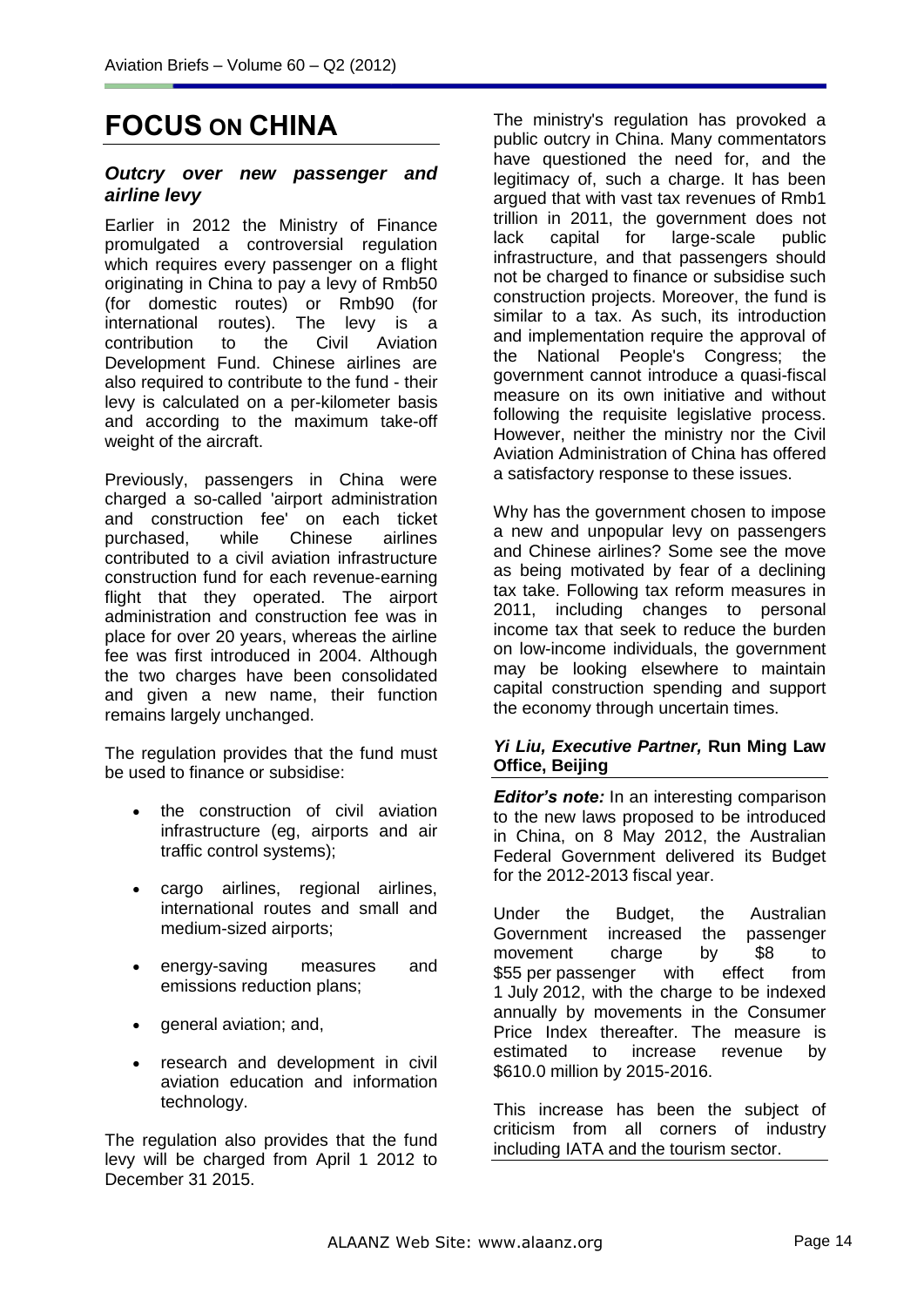# **FOCUS ON SPAIN**

### *Validity of the clause concerning the imposed obligation by some airlines to print the boarding pass*

The judgment of the Regional Court of Barcelona dated October 5th 2011 dealing with the appeal of a lawsuit filed by a passenger against "Ryanair Limited", which is based on the imposition of a fine of 40 euros due to the fact that the user did not carry the printed boarding pass and did not hand it in at the counter.

The claimant seeks the reimbursement of the fine and request that the clause included as general condition of the agreement is declared null pursuant to the legislation governing the protection of<br>consumers and users. The claimant consumers and users. considers the clause is unfair and contrary to Article 3 of the Convention of Montreal on the airlines liabilities, stating that the airline is obliged to issue the boarding pass to its clients.

The Court of First Instance dealt with the claim and considered that this causes an imbalance between the benefits, it limits consumer's rights and determines a lack of reciprocity. Consequently the airline alters its basic contractual obligations, causing a negative impact on the passenger and charging a penalty for an obligation that the company should be responsible for.

Ryanair appealed to the Court, and the considerations from Court were the following: Firstly, the Court stated its disagreement in regard to compliance with Article 3 of the Montreal Convention, given that in this case, the company does provide the traveler with their boarding pass, the only difference rises in the "modus operandi", since it is not delivered at the counter as it is in the traditional way. The boarding pass is available to the passenger two weeks before the flight takes place and it is stored on the Ryanair website with specific instructions for the user who can easily print it out and bring it to the airport displaying it at the gate. According to the Court, this system is not contrary to the legal dispositions established in the

Montreal Convention, furthermore, it speeds up the shipping process, it involves cost savings for the company and also time for the passenger and therefore, it shall not be considered as detrimental for the user in any way.

Secondly, in regards to the annulment of the clause for being considered unfair and contrary to the legislation that protects consumers and users, the Court does not consider that the obligation to print the card, which is sufficiently warned in advance, would be contrary to Section 82 of *Royal Decree* (RDL as per its Spanish acronyms) 1/2007, which specifies the figure of unfair and abusive terms. The Court states that the fact of printing out the boarding pass does not causes a disproportionate burden, does not involve a significant imbalance in benefits neither causes an unreasonable limit to their rights pursuant to Section 82 of the Royal Decree 1/2007.

Furthermore, the Court considers that the penalty clause of 40 Euros assumed by the passenger in the event of default is not excessive or disproportionate. It could be considered excessive or disproportionate if, for instance, the passenger were denied to board.

Thus, according to the Court it shall be considered as a disposition pursuant to the Freedom to Contract included in Section 1255 of the Spanish Civil Code, and the passenger is sufficiently informed about the conditions whose implementation can be avoided by easy steps on the website of Ryanair.

Therefore, the Court upheld the appeal brought by Ryanair and revokes part of the judgment issued in first instance, which claims the declaration of the contract clause as null and void.

However, one of the judges, Mr. Juan F. Garnica Martín, issued a dissenting opinion as he considers that the appeal should not be upheld, alleging that the clause shall be considered abusive and unfair. He states that there is an alteration of the system of obligations established under the positive law which usually weighs on the company, forcing the passengers to use certain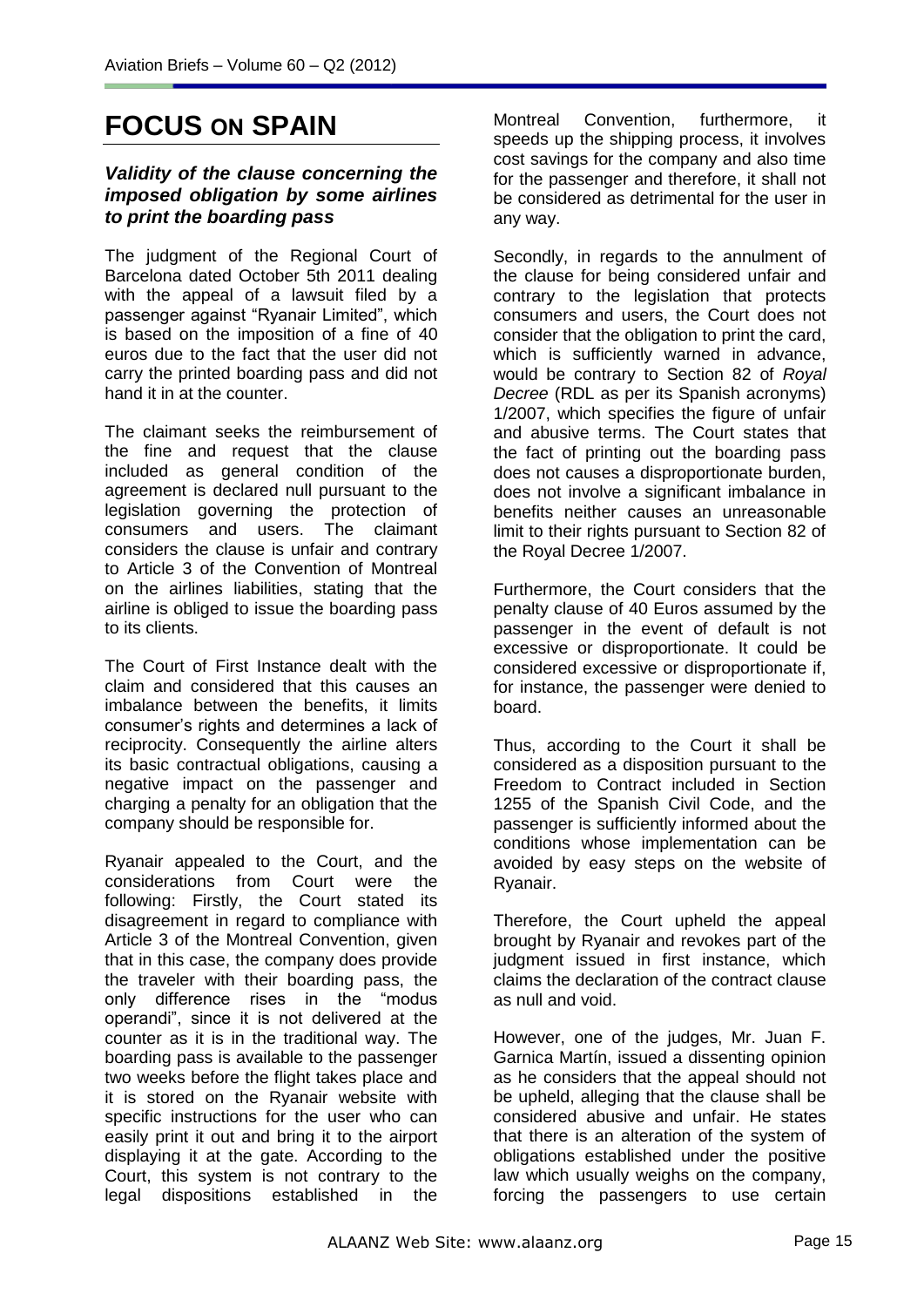devices to print out the boarding pass.<br>Furthermore, the unfairness of the Furthermore, the unfairness of disposition still remains even if the passenger knows in advance the conditions upon the agreement and even if these conditions are accepted. It would not be considered unfair and abusive if it had been individually negotiated (Section. 82-1 of the Revised Text of the General Law for the Protection of Consumers and Users), which does not occur in this case.

#### *Ignacio Triguero, Lawyer, Squire Sanders (UK) LLP, Madrid office*

This article first appeared in Lexology on 25 June 2012 and has been reproduced with the kind permission of the author. For more information refer t[o www.squiresanders.com](http://www.squiresanders.com/).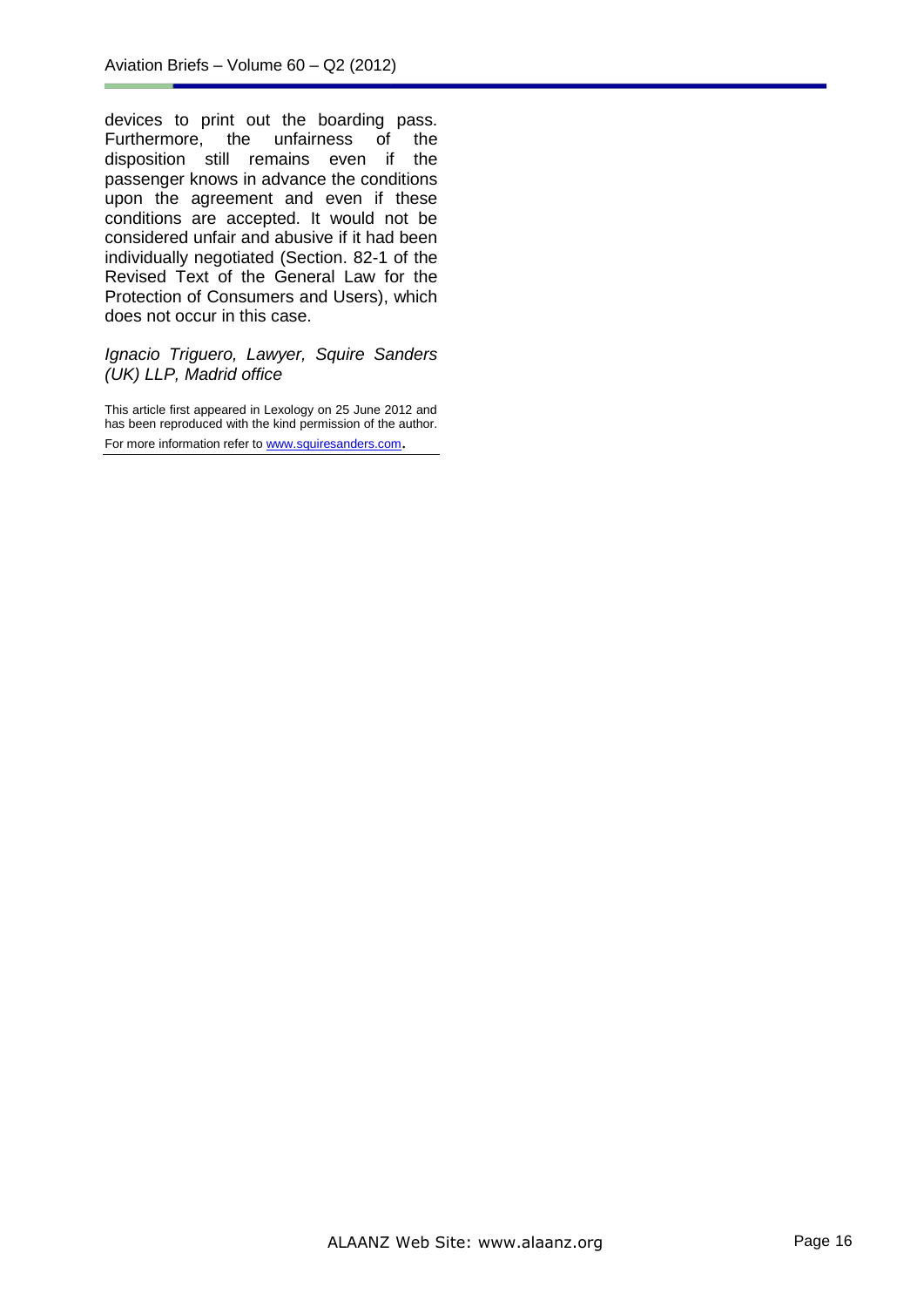# **FOCUS ON GERMANY**

*Nelson v Deutsche Lufthansa AG* **(C-581/10) and** *TUI Travel plc v Civil Aviation Authority* **(C-629/10)**

# **ECJ Advocate general affirms controversial Sturgeon decision**

### **Introduction**

On May 15 2012 Advocate General Yves Bot of the European Court of Justice (ECJ) delivered his opinion on the joined cases of *Nelson v Deutsche Lufthansa AG* (C-581/10) and *TUI Travel plc v Civil Aviation Authority* (C-629/10). Unfortunately for carriers, the advocate general confirmed the much-debated ECJ decision in the joined cases of *Sturgeon v Condor Flugdienst-GmbH* (C-402/07) and Böck v Air France SA (C-432/07). In Sturgeon the ECJ ruled that passengers whose flights are delayed, and who reach their final destination three hours or more after the arrival time originally scheduled by the air carrier, may rely on the right to compensation pursuant to EU Regulation 261/2004 establishing common rules on compensation and assistance to passengers in the event of denied boarding and of cancellation or long delay of flights and repealing EU Regulation 295/91.

# **Background**

Regulation 261/2004 provides that in the event of flight cancellation, passengers have a right to compensation at a fixed level. In Sturgeon the ECJ ruled that if passengers reach their final destination three hours or more after the arrival time originally scheduled by the air carrier, they have the same right to compensation under Regulation 261/2004 as passengers whose flight has been cancelled.

In the two cases before the ECJ, the Cologne Local Court and the High Court of Justice of England and Wales asked the ECJ whether it would confirm the interpretation of Regulation 261/2004 which it adopted in *Sturgeon*.

### **Advocate general's opinion**

The advocate general's opinion can be summarised as follows:

- Articles 5, 6 and 7 of Regulation 261/2004 should be interpreted in such a way that passengers may rely on Article 7 for compensation if they are delayed by three hours or more on their scheduled arrival time.
- The advocate general did not see why he should reconsider the qualifying delay period set by the ECJ in Sturgeon, as the carriers had not put forward anything new which might call into question the interpretation that the ECJ gave of those provisions in Sturgeon.
- The ECJ's interpretation of Regulation 261/2004 in Sturgeon is compatible with the Montreal Convention 1999 as the type of damage covered by Regulation 261/2004 is not covered by the convention. In particular, Article 7 of Regulation 261/2004 is said not to infringe any exclusivity stemming from Article 29 of the convention.
- The obligation on carriers to pay compensation is not disproportionate and therefore compatible with the principle of proportionality.
- The ECJ's interpretation of Articles 5, 6 and 7 of Regulation 261/2004 is not incompatible with the principle of legal certainty because there was no inconsistency in the ECJ's interpretation in *Sturgeon* and *IATA v Department for Transport* (C-344/04).
- Regulation 261/2004 should be applied to claims which have arisen in relation to carriage by air ever since the regulation came into force, regardless of whether such claims have already been filed.

### **Comment**

The advocate general did not take the opportunity to present an opinion that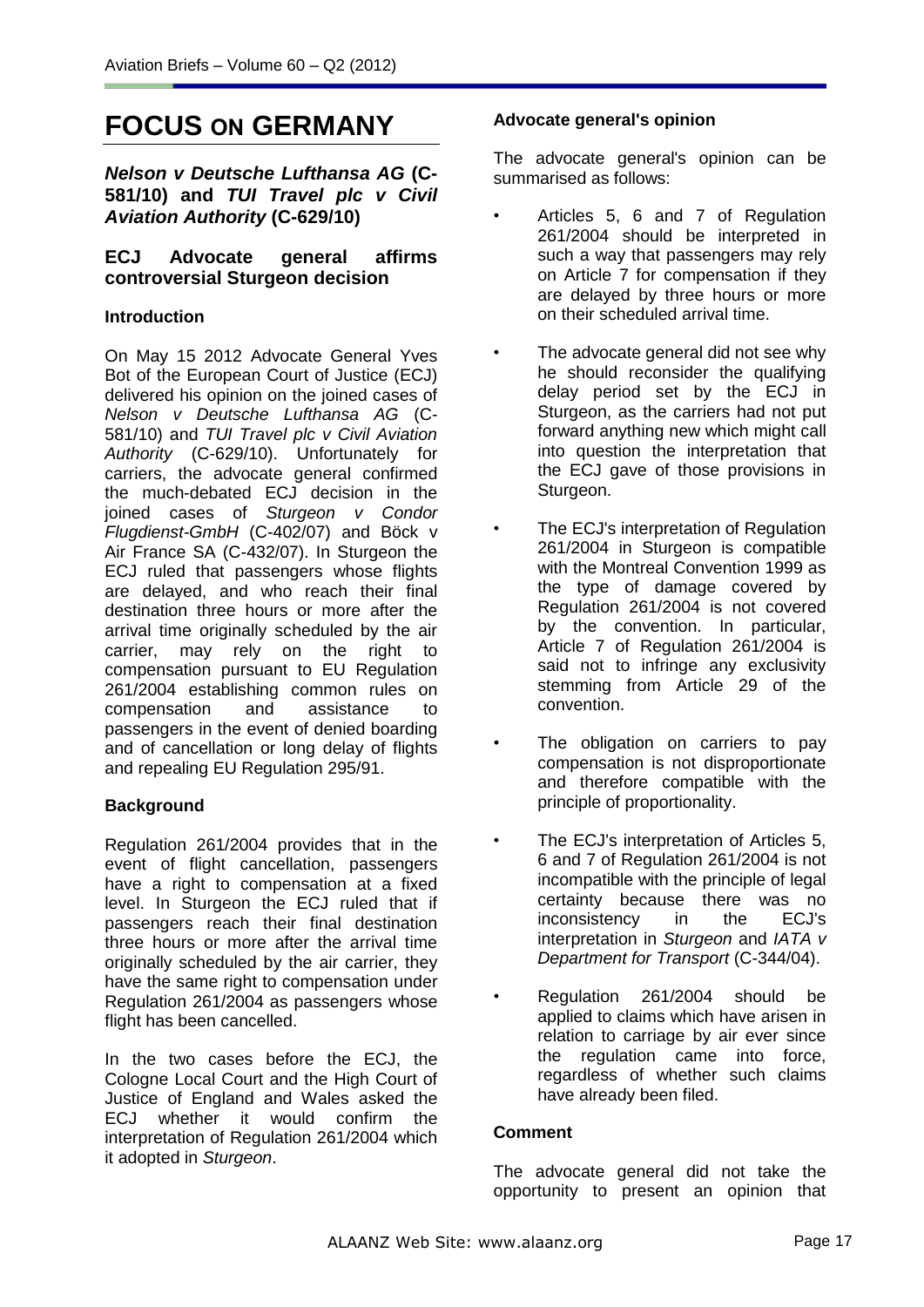aimed at rectifying the flawed decision in Sturgeon. In addition, he did not satisfy the industry's desire for a substantiated legal opinion covering the crucial points. In particular, his comments on the first question posed by the Cologne Local Court regarding the relationship between Article 29 of the Montreal Convention and Article 7 of Regulation 261/2004 are unsatisfactory, as he dealt with this question only superficially. Even though the advocate general's opinion is not binding on the ECJ, it is legal practice that it is usually followed in the final judgment. The ECJ's final judgment in the cases at hand is expected to be handed down later in 2012.

If the ECJ were to follow the advocate general's opinion, carriers would have to compensate passengers for delay pursuant to Regulation 261/2004 dating back to the date when the regulation came into force (ie, February 17 2005). Whether the twoyear limitation period provided for in the Montreal Convention 1999 should apply to claims brought by passengers pursuant to Regulation 261/2004 is still under debate on a European level. Otherwise, the only defence which air carriers can rely on is the extraordinary circumstances exemption contained in Article 5(3) of Regulation 261/2004. However, in the event of a technical default, it is generally difficult for carriers to rely on this defence as a result of the ECJ's decision in *Wallentin-Hermann v Alitalia – Linee Aeree Italiane SpA* (C-549/07).

*Ulrich Steppler, Partner & Katharina Sarah Meigel, Associate, Arnecke Siebold. Frankfurt*.

This article first appeared in the International Law office newsletter on 20 June 2012 and has been reproduced with the kind permission of the authors.

# **Federal Administrative Court upholds flight ban at Frankfurt Airport**

On April 4 2012 the Federal Administrative Court in Leipzig announced its long-awaited decision on the night curfew at Frankfurt International Airport. The ruling came as no surprise given the clear words of the presiding Judge Rüdiger Rubelcourt in the

oral hearing held on March 14 and 15, 2012.

The court mainly affirmed the first instance ruling, issued by the Administrative Court of the State of Hessen, by prohibiting exceptions to the night curfew during the core night hours of 11:00pm to 5:00am. The initial planning approval, which allowed for 17 flights during core night hours, will now be amended accordingly by the State of Hessen through a supplementary planning procedure. Shortly after publication of the court's decision, Dieter Posch, the minister of economic affairs of the State of Hessen, reiterated the government's willingness to implement a strict night curfew as demanded by the court.

For shoulder hours (10:00pm to 11:00pm and 5:00am to 6:00am), the court went beyond the findings of the first instance court and reduced the average number of flights from 150 to 133. Although the State of Hessen could increase this number again through a supplementary planning procedure, it is bound by the so-called 'principle of proportionality'. According to this principle, shoulder hours can be used only to handle reduced traffic volumes and cannot serve as an extension of regular daytime operations (ie, capacity peaks must be avoided).

On the other hand, the expansion of Frankfurt International Airport was not called into question and the court confirmed the overall planning approval for a fourth runway.

Aircraft noise has become a politically charged issue in Germany and was the decisive factor in the recent Frankfurt mayoral elections. Boris Rhein, minister of interior affairs of the State of Hessen and member of the Christian Democratic Union, was considered the top candidate. However, in a surprise result in the run-off elections held on March 25 2012, Peter Feldmann – the relatively unknown Social Democratic Party candidate – defeated his rival by a 15-point margin. Feldmann won many votes from people angered by aircraft noise – he not only supported a strict night curfew, but also lobbied for the extension of the flight ban from 10:00pm to 6:00am.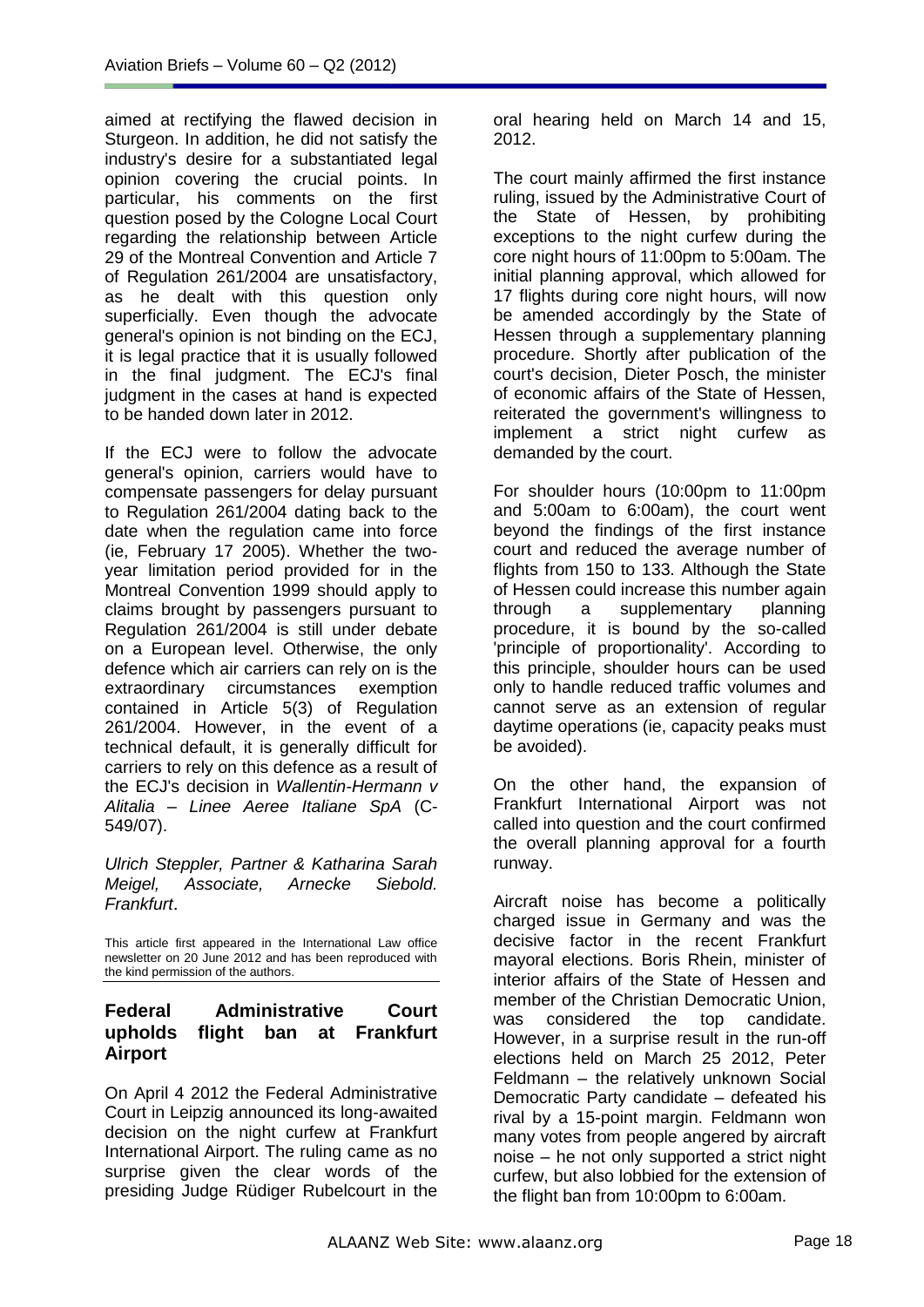In 2000 the State of Hessen had initially agreed to a night curfew from 11:00pm to 5:00am in return for a fourth runway at Frankfurt airport. However, during the planning approval process, the requested ban on night flights was lifted as Frankfurt International Airport – the second busiest in Europe by cargo traffic – is dependent on night operations, especially for timesensitive goods. Although Volker Bouffier, the prime minister of the State of Hessen, and Rhein subsequently changed their position and expressed support for the night curfew, this political turnaround was condemned by sceptical voters.

While the court's ruling ends the longrunning conflict – at least for the time being – the economic consequences for Frankfurt and the Rhine-Main region could be severe. It is also troubling that competitive distortions among European airports have not been considered, as these could weaken Germany's economic position in the future. It appears that politicians, in order to safeguard their own interests, are willing to abandon objectivity for power in the face of forthcoming elections.

The ruling points the way for further planned airport expansions in Germany – only time will tell how, for example, Munich responds to the recent findings.

### *Katja Helen Brecke, Associate, Arnecke Siebold*

This article first appeared in the International Law office newsletter on 2 May 2012 and has been reproduced with the kind permission of the authors.

# **Airline compensation claim valid only if delay occurred on both departure and arrival**

In a March 8, 2012 judgment the Nürtingen local court confirmed that, in relation to claims for compensation brought pursuant to EU Regulation 261/2004, a delay can have the same legal consequences as a cancellation only in cases where delays occurred both on departure and on arrival.

### **Facts**

The claimants had booked two flights with the defendant airline from Stuttgart to Tampa with a stopover in another US city. The plane left Stuttgart airport on time. However, it subsequently landed some three hours later than scheduled at the stopover destination. This was due to an unscheduled stopover in Amsterdam as a result of an unforeseeable technical defect on the plane. The claimants therefore missed their connecting flight to Tampa once they had reached the stopover destination and had to take a later flight, which meant that they arrived in Tampa some four and a half hours later than originally planned.

The claimants claimed compensation from the defendant airline pursuant to Article 7 of EU Regulation 261/2004 with reference to the European Court of Justice's (ECJ) Sturgeon decision.<sup>24</sup> In this decision, the ECJ ruled that Articles 2(l), 5 and 6 of EU Regulation 261/2004 are to be interpreted to mean that a delayed flight – regardless of the duration of the delay – cannot be regarded as a cancellation if the flight is operated by the airline in line with the original airline schedule.

In addition, the ECJ ruled that Articles 5, 6 and 7 of EU Regulation 261/2004 are to be interpreted to mean that passengers of a delayed flight should be treated like passengers whose flight has been cancelled and should therefore have a claim for compensation pursuant to Article 7 if they suffer a delay of three hours or more (ie, if they do not reach their destination

<sup>-</sup><sup>24</sup> November 19 2009, Cases C-402/07 and C-432/07.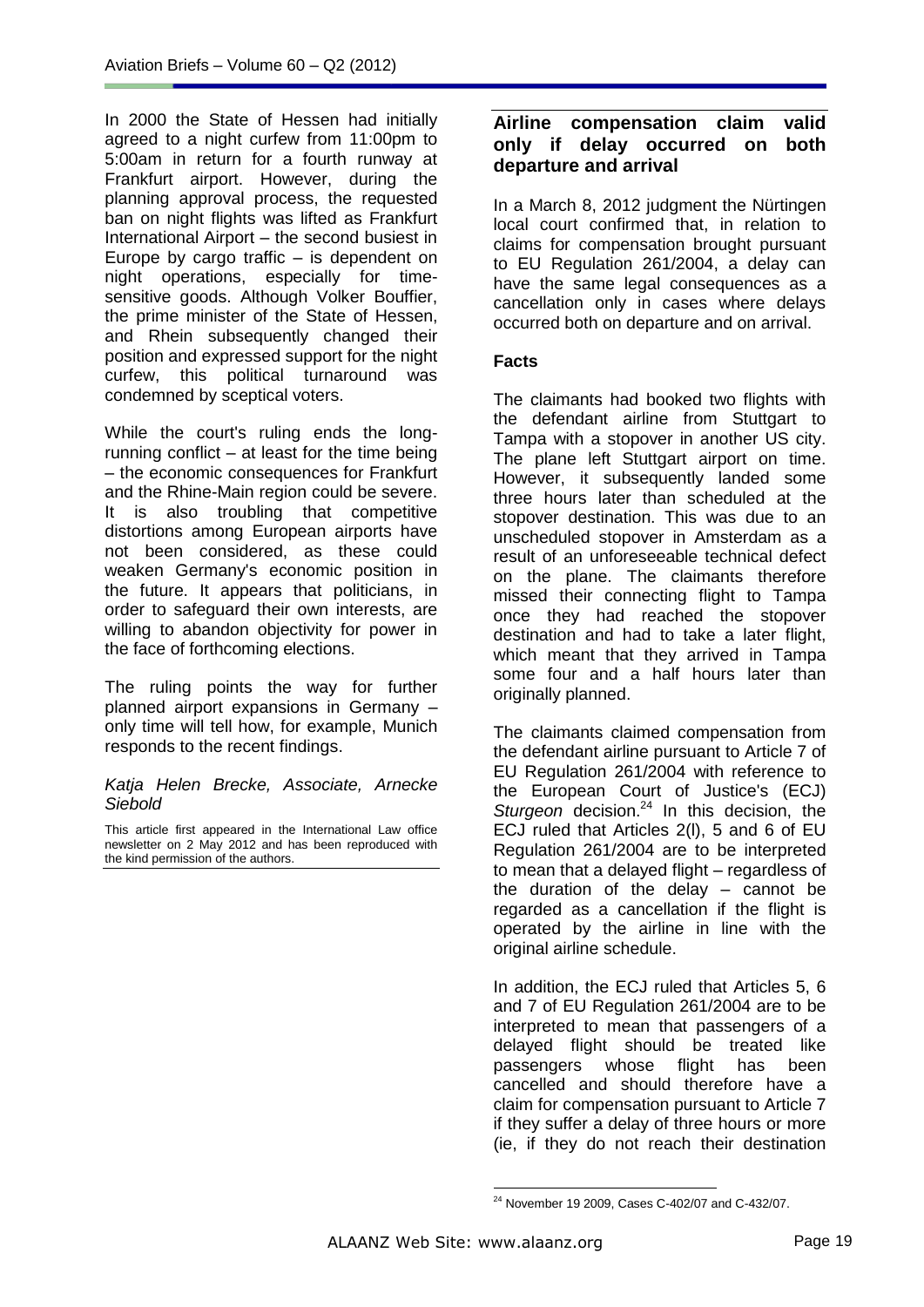earlier than three hours after the arrival time originally scheduled by the airline).

### **Decision**

The Nürtingen local court considered itself competent to hear these proceedings, but considered the claim to be without merit. The court took the view that the claimants had no claim for compensation pursuant to Articles 5 (applied analogously), 6 and 7 of the regulation for the following reasons:

- There had been no delay on departure in Stuttgart.
- The delay was caused only by the unscheduled stopover in Amsterdam, which led to a delay of three hours on arrival at the stopover destination and four and a half hours in Tampa.
- According to the clear wording of EU Regulation 261/2004, flights are delayed within the meaning of Article 6(1) of EU Regulation 261/2004 only if they are delayed on departure. At the same time, the ECJ's *Sturgeon* decision and the corresponding decisions of the German Federal Court of Justice, in which it was decided that a delay can have the same legal consequences as a cancellation pursuant to EU Regulation 261/2004, do not state that the required criterion of a delay on departure contained in Article 6 should be dispensed with when assessing a delay in light of EU Regulation 261/2004. The court therefore took the view that it can, in fact, be assumed that a delay should have the same legal consequences as a cancellation only in cases where a delay has occurred cumulatively on departure as well as on arrival. The court also referred to a decision of the Rüsselsheim local court of August 10 2011 in this regard. $^{25}$

### **Comment**

This decision is to be welcomed, as the judge considered the clear wording of EU

Regulation 261/2004 when interpreting the meaning of 'delay' in relation to compensation claims under the regulation, rather than simply looking to the ECJ's *Sturgeon* decision or corresponding decisions by the German Federal Court of Justice.

Whether the ECJ was, in fact, correct to rule in the *Sturgeon* case that a delay can have the same legal consequences as a cancellation under EU Regulation 261/2004 is currently being examined by the Grand Chamber of the ECJ. On November 30 2011 the ECJ joined the trials regarding the preliminary rulings requested by the UK High Court<sup>26</sup> and the Cologne local court<sup>27</sup> and the hearing in this regard took place on March 20 2012.

The ECJ is expected to rule on this important issue, which will affect all airlines, before the end of 2012.

The ECJ's advocate general's opinion is was delivered on 15 May 2012.

*Ulrich Steppler, Partner & Katharina Sarah Meigel, Associate, Arnecke Siebold. Frankfurt.*

This article first appeared in the International Law office newsletter on 9 May 2012 and has been reproduced with the kind permission of the authors.

<u>.</u>  $26$  C-629/10.

<sup>27</sup> C-581/10.

  $25$  Case 3 C 72/11.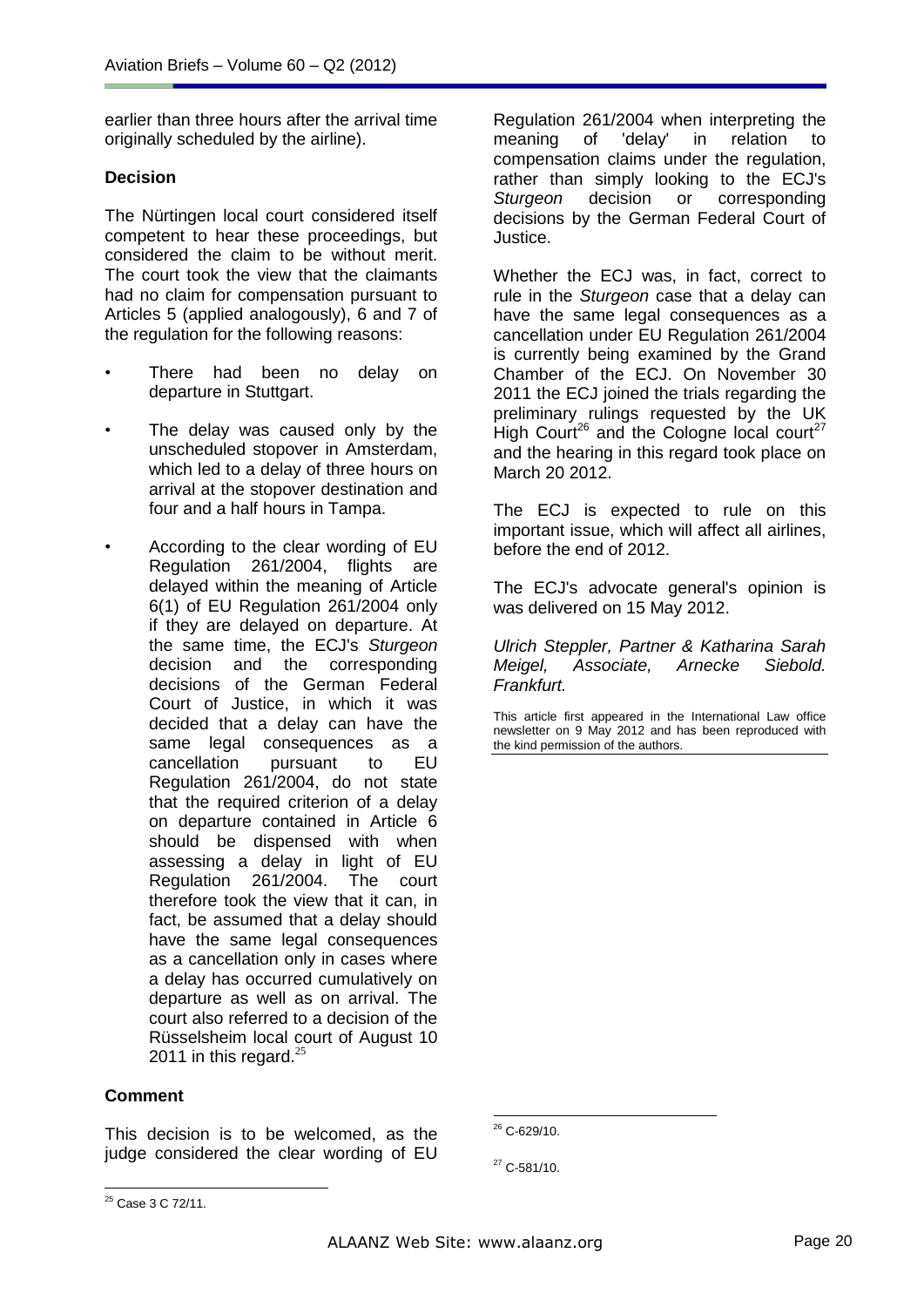# **LEGAL UPDATE FROM XXIV OLD BUILDINGS, LONDON**

# *Jet2.com Ltd v Blackpool Airport* **[2012] EWCA Civ 417**

**The English Court of Appeal ruled in favour of Jet2.com, a low cost British carrier, in a case concerning its right to use Blackpool Airport.**

Blackpool Airport Limited ("the **Airport**"), 95% owned by Balfour Beatty plc, had argued unsuccessfully before HHJ Mackie QC at trial that it was not obliged to keep the Airport open beyond its promulgated opening hours in order to accommodate the schedules of the British low cost carrier Jet2.com.

The Airport had contended that the provisions of the agreement that obliged it (i) to cooperate and use best endeavours to promote Jet2.com's low cost services from the Airport and (ii) to use all reasonable endeavours to provide a cost base that would facilitate Jet2.com's low cost pricing did not require it to sacrifice its own commercial interests. The Airport renewed its argument on appeal, namely that the best and all reasonable endeavours provisions entitled it to consider its own commercial interests before those of Jet2.com.

The Airport further argued that the terms of the agreement to use such best endeavours and all reasonable endeavours to promote low cost services and low cost pricing were too uncertain to create legally enforceable obligations. It argued that the contract was silent on hours of operations so it was not obliged to keep the Airport open to accommodate any flights outside its standard promulgated opening hours even though it had done so for 4½ years from the outset of the agreement.

Jet2.com argued that the nature of best / all reasonable endeavours obligations depended on the context in which they arose and that this was a matter of construing those terms against the factual matrix in which they arose.

Jet2.com also argued that there was nothing uncertain about the obligations and that any attempt to restrict the Airport opening hours was, as the Judge had held at trial, a breach of contract.

After an exhaustive review of the best and reasonable endeavours case law, including *Sheffield District Railway Co. v Great Central Railway Co.* (1911) 27 T.L.R. 451, *Terrell v Mabie Todd and Co. Ltd* [1952] 2 T.L.R. 574, *A.P. Stephens v Scottish Boatowners Mutual Insurance Association (The 'Talisman')* [1989] 1 Lloyd's Rep. 535, *Phillips Petroleum Co. UK Ltd v Enron Europe Ltd* [1997] C.L.C. 329, *Yewbelle Ltd v London Green Developments Ltd* [2006] EWHC 3166 (Ch), *EDI Central Ltd v National Car Parks Ltd* [2010] CSOH 141 and *R. & D. Construction Ltd v Hallam Land Management Ltd* [2010] CSIH 96, the English Court of Appeal (Longmore LJ and Moore-Bick LJ, Lewison LJ (dissenting)) held by a majority that the nature of best and reasonable endeavours obligations depended very much on the context in which they appeared. In particular, it did not follow that on each occasion these words were used in a commercial contract that this permitted the obligated party to place its own commercial interests first or that the duty was limited in the way the Airport had suggested.

The Court of Appeal by a majority also rejected the Airport's argument that the contract was too uncertain to create binding obligations to promote Jet2.com low cost services.

*Philip Shepherd QC, Adam Cloherty, Barristers at XXIV Old Buildings, London*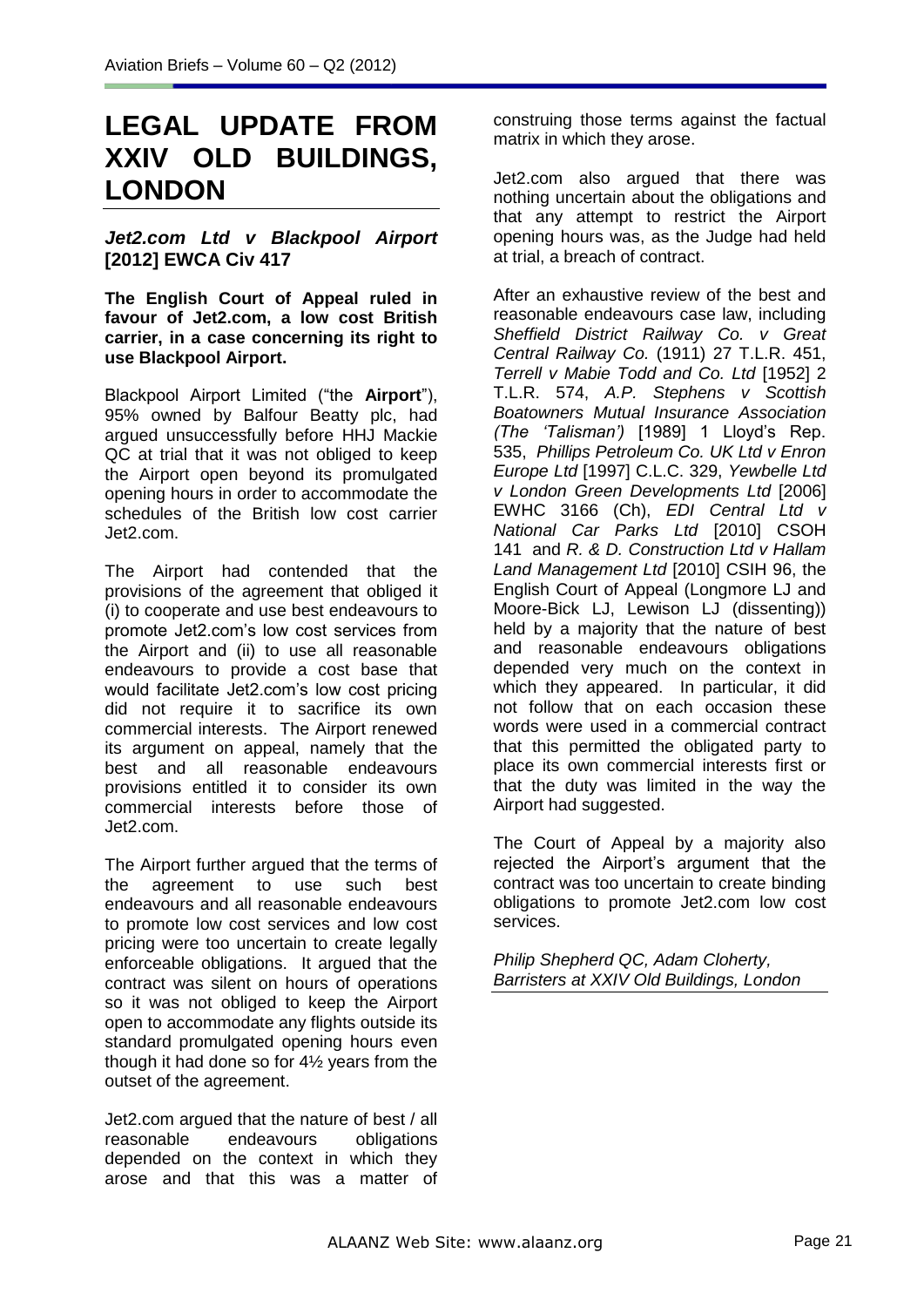# *Jet2.com Ltd v TAROM* **[2012] EWHC 622 (QB)**

**The London Commercial Court found in favour of a low cost British carrier in its claim against a Romanian state-owned MRO on a claim for damages for wrongfully terminating a long-term maintenance contract.** 

An English airline, Jet2.com, and a Romanian maintenance provider TAROM (which is also the state airline) had a 3 year maintenance contract under which TAROM agreed to carry out as many of Jet2.com's Boeing 737 fleet C-Checks as Jet2.com might choose. The contract did not provide for any inflation of the fixed hourly rate and permitted Jet2.com unilaterally to extend it for a further 3 years in 2007, which Jet2.com did. The contract was by then uneconomic for TAROM which sought to renegotiate its terms.

After the negotiations failed, TAROM purported to terminate the contract relying upon alleged non-payments of sums which it said had been due and demanded in an email sent in May 2007. That email had made demand for payment of various sums but contained inaccuracies.

At the trial, the Court decided (after considering *Italmare Shipping v Ocean Tanker* [1982] 1 WLR 158) that TAROM could not rely upon the May email demanding payment for outstanding sums due as a contractual notice to terminate the maintenance contract because the email did not make clear that it was such a notice. Furthermore, the email contained inaccuracies and TAROM, upon request, failed to clarify and substantiate the figures in it. For this reason too, the email could not be held to be a valid contractual notice.

As TAROM's attempt to rely upon the May 2007 email as a basis upon which to terminate the contract in September 2007 failed, its letter purporting to terminate the contract in reliance upon it amounted to a repudiation of the contract, which Jet2.com duly accepted. Following the English Court of Appeal decision in *Stocznia v Latco* [2002] 2 Lloyd's Rep 436, the Court held that Jet2.com had accepted TAROM's

repudiation even though it had at the time given a wrong reason for doing so.

The Court rejected Jet2.com's alternative claim that TAROM had repeatedly represented that it was not willing and able to provide sufficient resources to carry out the likely B737 C-Check requirements of the airline for the 2007/08 maintenance season, without promises of better payment terms. The Court held that those representations were not repudiatory as they were made in the context of the abortive contractual renegotiations. Furthermore, the Court said, Jet2.com had affirmed the contract thereafter.

TAROM was accordingly liable to pay Jet2.com damages which it had suffered as a result of its not having the benefit of the agreement from its termination until what would otherwise have been its expiry in July 2010. Following *Durham Tees Valley Airport v bmibaby* [2011] 1 Lloyds LR 68, that exercise involved taking a view, assuming that TAROM was willing to comply with its obligations under the agreement, about which if any aircraft C-Checks Jet2.com would have asked TAROM to carry out in that period and how much extra, if anything, Jet2.com would have had to pay others to do the work instead.

The Court made directions for the enquiry into damages.

*Steven Thompson, Barrister at XXIV Old Buildings, London*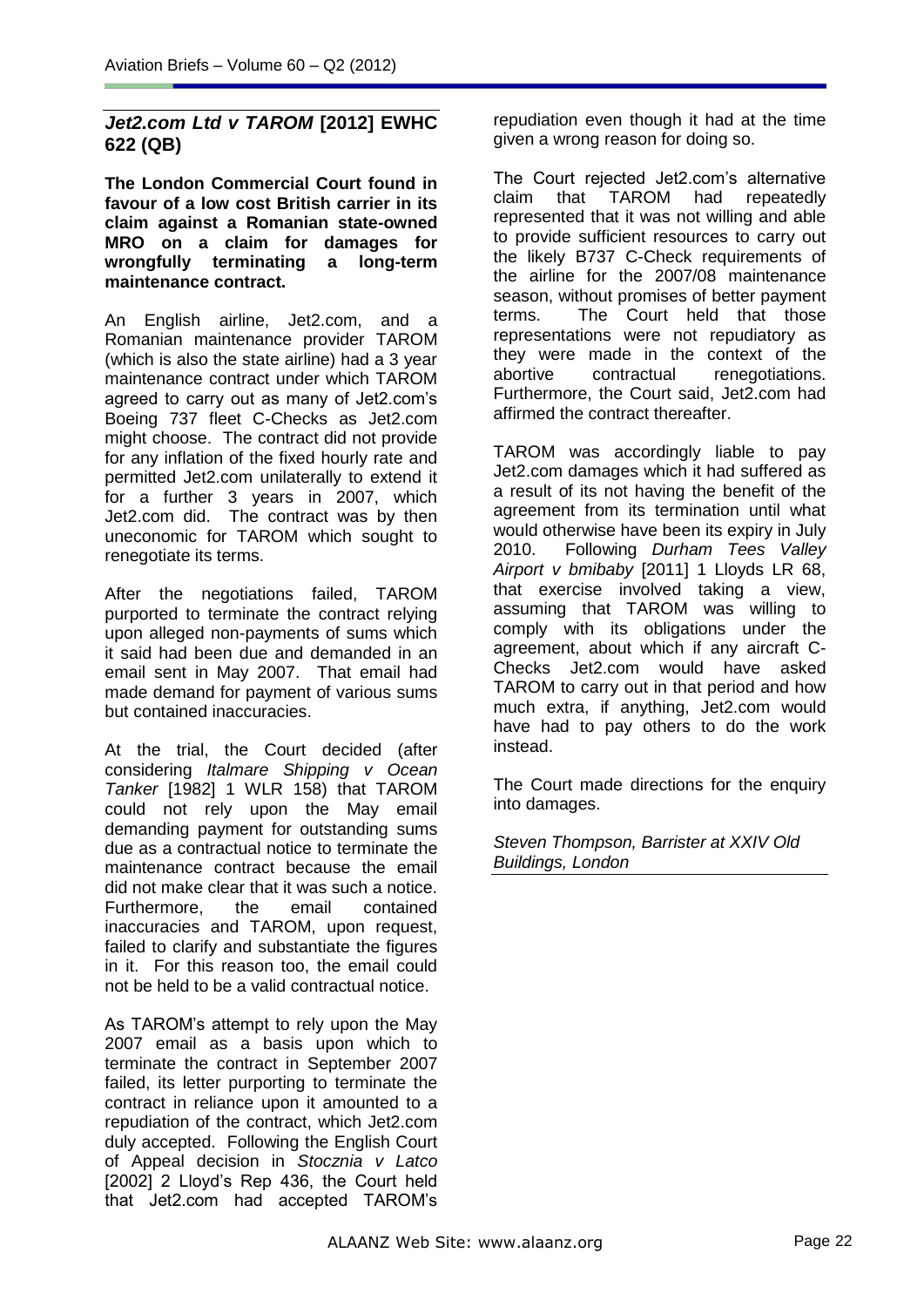# *ACG Acquisition XX LLC V Olympic Airlines (in special liquidation)* **[2012] EWHC 1070 (Comm)**

*The English High Court considers the meaning of 'airworthiness'. A signed certificate of acceptance did not conclusively or contractually determine whether the aircraft was in fact airworthy at the time of delivery. But on the facts, the airline was estopped from recovering damages for delivery of an unairworthy aircraft because an affiliate of the lessor had relied upon it in waiving its right to refuse redelivery from the preceding lessee.*

As noted in Volume 59, Q1(2012) at page 18, the English Court had refused to grant the lessor summary judgment in this case. The trial was conducted in the London Commercial Court and, in a significant judgment for the aviation industry, Teare J handed down his judgment on 30 April 2012 finding that:

- 1. In the context of a lease of an aircraft intended for the safe carriage of passengers, whether an aircraft was airworthy depended upon whether it was fit or safe for the carriage of passengers by air as a matter of fact. Whether a particular defect renders an aircraft unfit or unsafe for flight will depend upon the function of the part in question and the severity of the defect and not upon whether the operator of the aircraft knows of the defect or not.
- 2. Contrary to the terms of the lease, the Claimant ("**ACG**") had delivered a Boeing 737-300 aircraft to the Defendant airline ("**Olympic**") which was neither airworthy nor safe to fly and which "*had not been properly maintained*".
- 3. Olympic's signature of a 'Certificate of Acceptance' immediately prior to delivery did not give rise to a 'contractual estoppel' which prevented it from arguing that the aircraft was not airworthy or was otherwise not in the required condition at delivery. On a proper construction of the lease the parties had agreed that the 'Certificate of

Acceptance' would be conclusive proof of certain matters, but had not agreed that it would be conclusive proof of the condition of the aircraft at delivery. By signing the 'Certificate of Acceptance' Olympic had not waived any right to damages for any breach by ACG of its obligation to deliver the aircraft in the required condition.

4. A related company of ACG had nevertheless relied on Olympic's statement in the 'Certificate of Acceptance' that the aircraft "*complied in all respects with the condition required at delivery*" so as to be "*absolutely certain that Olympic considered that the aircraft complied with the required condition*". Olympic was estopped from resiling from that statement. As such ACG was entitled to rent and Olympic was estopped from counterclaiming damages for breach of contract.

# **Background facts**

ACG delivered the aircraft to Olympic in August 2008 pursuant to a 5-year dry lease. Immediately prior to delivery to Olympic a related company of ACG had leased the aircraft to AirAsia.

Clause 4.2 of the lease obliged ACG to deliver the aircraft to Olympic "*as is, where is and in the condition required in Schedule 2*". Schedule 2 required the aircraft to be "*airworthy … and be in a condition for safe operation*" and "*have undergone, immediately prior to delivery, the next scheduled, full zonal block C-Check*".

The next scheduled C-Check was carried out by AirAsia's maintenance, repair and overhaul organization ("**MRO**") in Singapore, ST Aerospace, between May and August 2009. AirAsia was required to carry out this C-Check as part of the redelivery conditions set out in its lease of the aircraft.

During the C-Check, representatives of ACG and Olympic inspected the aircraft for defects. ACG's representatives drew up a list of 308 discrepancies (including corrosion on the spoiler and aileron cables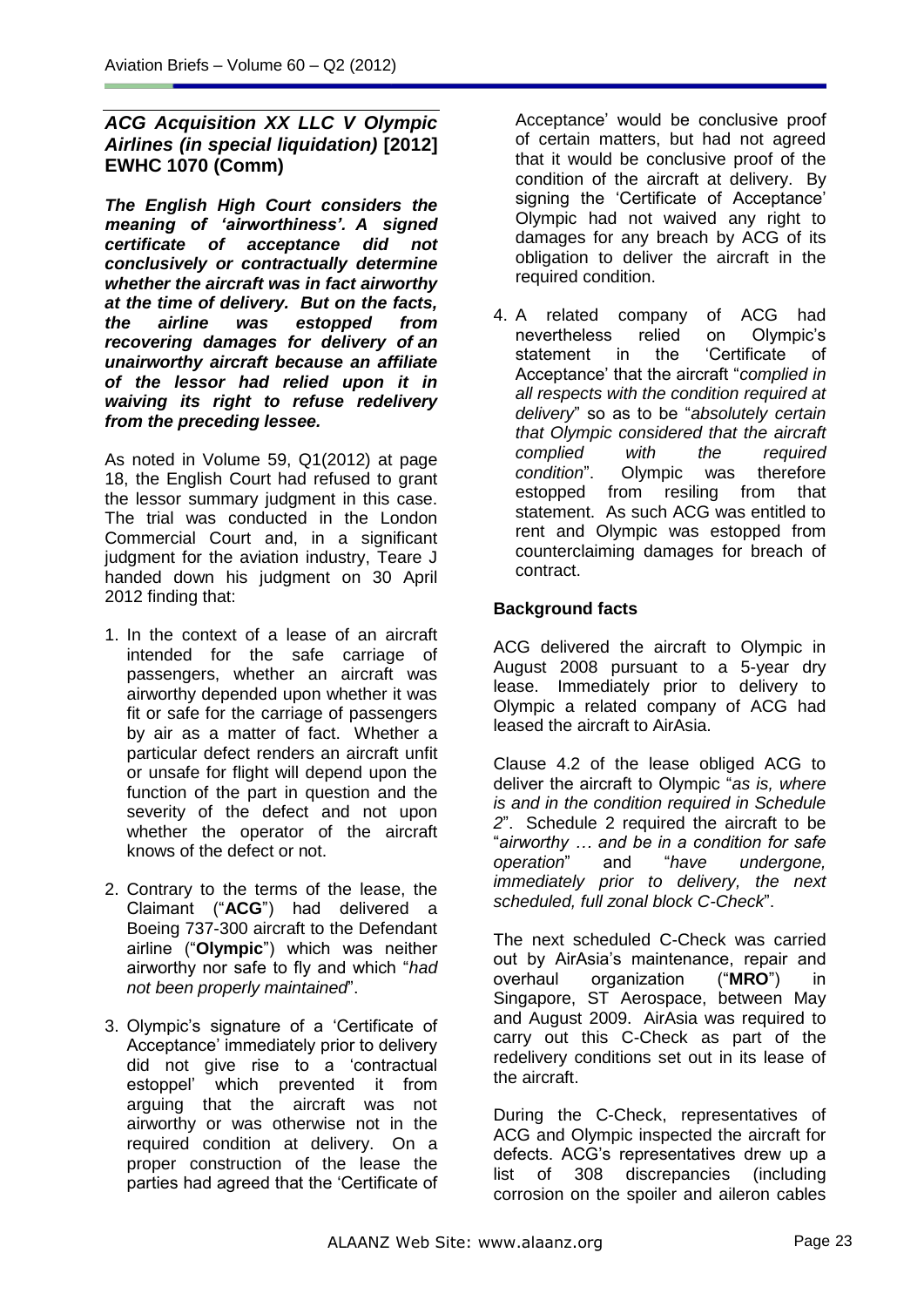and corrosion on the left horizontal stabilizer which Olympic's representatives had identified and notified to ACG). ACG gave the list to AirAsia to allow it to inspect and, if necessary, rectify the discrepancies.

On 19 August 2008 Olympic and ACG each signed a 'Certificate of Acceptance' which the lease required Olympic to sign in a<br>specified form. The 'Certificate of specified form. The 'Certificate of Acceptance' stated that Olympic confirmed to ACG that the aircraft "*complied in all respects with the condition required at delivery under section 4.2 and Schedule 2 of the Agreement*". The lease provided that the 'Certificate of Acceptance' would be "*conclusive proof*" of certain specified matters (none of which was that the aircraft was airworthy and otherwise in the required condition at delivery). Shortly thereafter the related company of ACG accepted redelivery of the aircraft from AirAsia and ACG delivered it on to Olympic.

On 6 September 2008, only 2 weeks after the aircraft had entered commercial service with Olympic, engineers discovered that one of the flight spoiler cables on the aircraft was broken. Olympic's MRO identified a series of additional defects to the flight controls and the Hellenic Civil Aviation Authority (the "**HCAA**") suspended the aircraft's airworthiness review certificate (the "**ARC**"), grounding the aircraft.

During September and October 2008, the aircraft underwent further inspections in Athens, including by Boeing. In January 2009 it was sent to a third party MRO in Chateauroux, France, to undergo work to enable its ARC to be restored. Repairs were carried out to address the defects identified and others which subsequently came to light. A sample check of 12 Airworthiness Directives ("**ADs**") and Corrosion Prevention Control Program ("**CPCP**") tasks was also carried out. The aircraft was found to be non-compliant with 4 ADs.

By 26 June 2009 the repair works were eventually completed at a cost of more than €1.25 million. The aircraft was returned to Athens on 23 July 2009 and Olympic sought the re-issue of the ARC.

In early August 2009 the HCAA, having considered the findings made in Chateauroux, required a further sample check of 8 other ADs. Of the first 5 ADs which were checked, 2 were recorded as "*with findings*". For the HCAA this "*put in doubt the reliability of the aircraft documents as a whole*" and, on 17 August 2009, the HCAA refused to renew the aircraft's ARC and required "*detailed and full scale inspections*" to be undertaken, including the recertification of all ADs and the checking of all CPCP tasks and all tasks undertaken on the previous C-Check.

Olympic informed ACG that this put the aircraft "*beyond economic repair*" and shortly afterwards it was placed in longterm storage.

In September 2009, ACG commenced legal proceedings against Olympic for unpaid rent and maintenance reserves for the period of the 5-year lease. Olympic counterclaimed for damages for ACG's alleged breach of the lease in failing to deliver the aircraft in the required delivery condition, and also advanced a case based on total failure of consideration and frustration.

On 2 October 2009, Olympic went into liquidation. The aircraft nevertheless remained in Athens for well over a year. ACG subsequently transported the aircraft to Florida where, between July and September 2011, it underwent a C-Check as well as further work which allowed the Federal Aviation Authority to certify it as airworthy. ACG thereafter leased the aircraft to Aerosur in Bolivia.

# **The Decision**

After a trial in the London Commercial Court, Teare J held:

1. "*The meaning of the word 'airworthy' depends upon its true construction in the context of the lease in which it is found, having regard to the factual background of which both parties are aware. The lease in this case is of an aircraft intended for the safe carriage of passengers. In that context the ordinary and natural*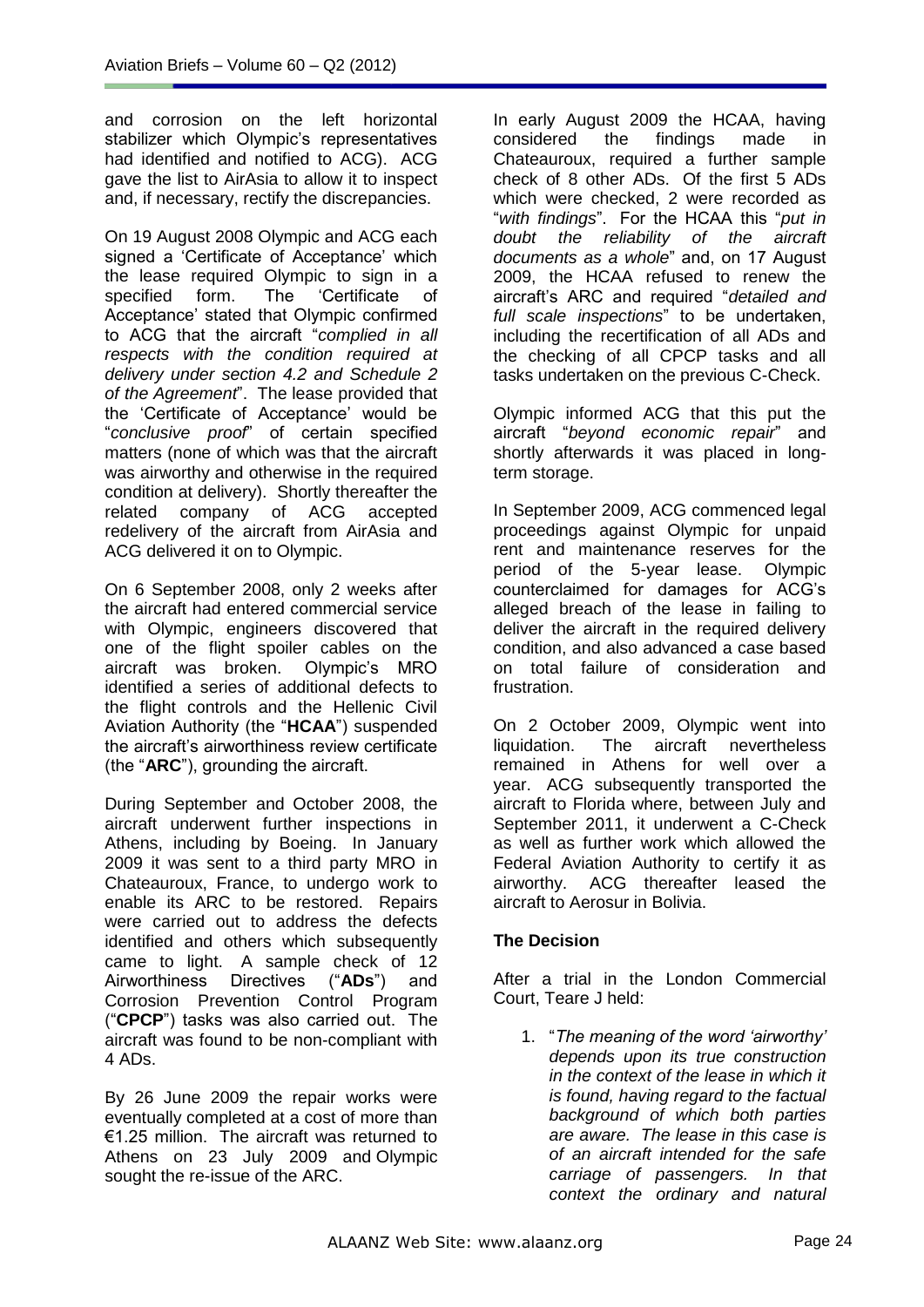*meaning of airworthy is, in my judgment, fit or safe for the carriage of passengers by air. Whether a particular defect renders an aircraft unfit or unsafe for flight will depend upon the function of the part in question and the severity of the defect. It will not depend upon whether the operator of the aircraft knows of the defect or not*".

- 2. An appropriate test for airworthiness is: "*Would a prudent operator of an aircraft have required that the defect should be made good before permitting the aircraft to fly, had he known of it. If he would the aircraft was not airworthy.*"
- 3. The aircraft "*had not been properly maintained*" and a series of defects were present at delivery, including corrosion to the spoiler and aileron cables, to the horizontal stabilizers and to the cargo door cut-outs as well as an unacceptable amount of debris in the fuel tanks.
- 4. Contrary to clause 4.2 of the lease the aircraft was not airworthy at delivery and otherwise did not comply with the required delivery conditions set out in schedule 2 to the lease.
- 5. On a proper construction of the lease the parties had not agreed that the 'Certificate of Acceptance' would be conclusive proof that the aircraft was airworthy and otherwise in the required condition at delivery.
- 6. There was, therefore, no 'contractual estoppel' and Olympic had not agreed to waive any right to damages for ACG's breach of its obligation to deliver the aircraft in that condition.
- 7. Olympic was nevertheless estopped from alleging that the aircraft did not comply with the condition required the lease as a result of its statement in the 'Certificate of Acceptance' that the aircraft "*complied in all respects with the condition required*

*at delivery under section 4.2 and Schedule 2 of the Agreement*". An affiliated ACG entity had relied on that statement so as to be "*absolutely certain that Olympic considered that the aircraft complied with the required condition*" and had thereby suffered detriment by giving up its right to refuse to accept redelivery of the aircraft from AirAsia, the previous lessee. It would accordingly be unconscionable to permit Olympic to resile from the statement.

- 8. The HCAA's withdrawal of the ARC in September 2008 and its refusal to renew it in August 2009 had not frustrated the lease.
- 9. ACG was accordingly entitled to rent and maintenance reserves which fell due under the lease prior to its termination and to damages for lost rent after its termination. Olympic was not entitled to the damages for breach of contract which it sought by its counterclaim.

Olympic is understood to be considering an appeal to the Court of Appeal.

*Philip Shepherd QC, Edward Cumming, Barristers at XXIV Old Buildings, London*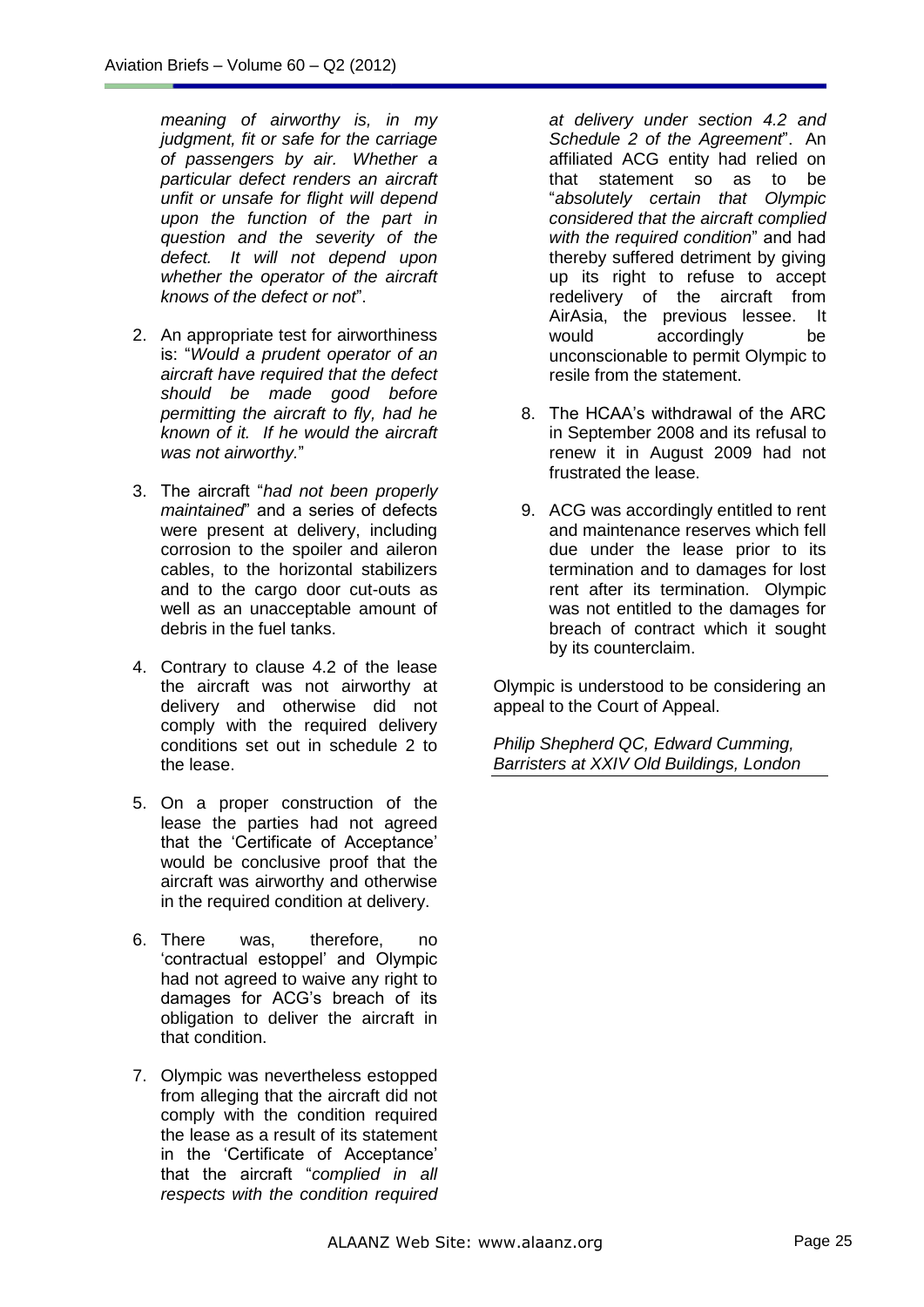# **SPECIAL FEATURE**

### **Use of ATSB documents in liability proceedings**

The Australian Transport Safety Bureau (ATSB) has a function of improving safety and public confidence in aviation, marine and rail modes of transport through, among other things, the conduct of independent investigations of transport accidents.

In practice the ATSB will take control of any significant aviation or maritime accident site and will conduct (some times in tandem with others) the first comprehensive investigation as to cause.

Those investigations are not directed to attributing fault to any party. The conduct of those investigations is fully financed by the Commonwealth Government.

It is frequently the case that that information and/or analysis would be relevant to and of assistance in the conduct of subsequent proceedings concerning liability arising out of the accident.

However provisions of the *Transport Safety Investigation Act 2003* (Cth) (*TSI Act*) together with the practices of the ATSB and the application of those provisions, result in that material rarely being available to any party in the conduct of those subsequent proceedings.

This article considers the legal framework which has resulted in this outcome. It concludes that the outcome may not be authorised by the *TSI Act* and identifies the steps which litigants in subsequent liability proceedings ought consider in addressing ATSB's approach to disclosure.

### **The** *Transport Safety Investigation Act 2003*

The ATSB is established as an independent agency by the *TSI Act*.

It provides for the ATSB to conduct investigations, at least in respect of accidents which attract a relevant

Commonwealth head of power.<sup>28</sup> It requires the ATSB to produce draft and final reports and is clear that those reports are not admissible in subsequent proceedings.<sup>29</sup>

In the conduct of such investigations the ATSB acquires two categories of underlying information which is potentially available in later proceedings, the use of which is regulated by the *TSI Act*:

- (a) on board recordings, or OBRs; and
- (b) restricted information.

Whether information is an OBR depends upon the definition in s.48 of the Act.

A cockpit voice recording from an aircraft engaged in a flight to which a Commonwealth head of power applies is likely to be an OBR within the meaning of that definition.

An OBR can only be required to be produced for the purposes of civil proceedings<sup>30</sup>, or admitted in civil proceedings in two circumstances:

- (a) if the ATSB has by notice declared that the recording is no longer to be treated as an OBR on or after a date specified in the notice $31$ ; or
- (b) the ATSB issues a certificate under s.50 of the *TSI Act* in relation to the OBR information and a Court makes a public interest order under subsection 53(4) of that Act in relation to that information.<sup>32</sup>

Restricted information is defined for the purposes of the Act as:

<sup>&</sup>lt;u>.</u> <sup>28</sup> The references to "powers in this Act" in s.11(1)(2) and (3) should be read as including the function of conducting an investigation, so as to give the *Transport Safety Investigation Act* an operation which does not exceed the Commonwealth's constitutional limits. See *FCT v Munro*  (1926) 38 CLR 153 at 180; *Gypsy Jokers Motorcycle Club Inc v Commissioner of Police* (2008) 234 CLR 532 at 553 [11]. <sup>29</sup> *TSI Act* s. 27.

 $30$  Coroners proceedings are dealt with differently  $-$  see s.59. <sup>31</sup> *TSI Act* s.49(1).

 $32$  Section 53(3)(d) and (6).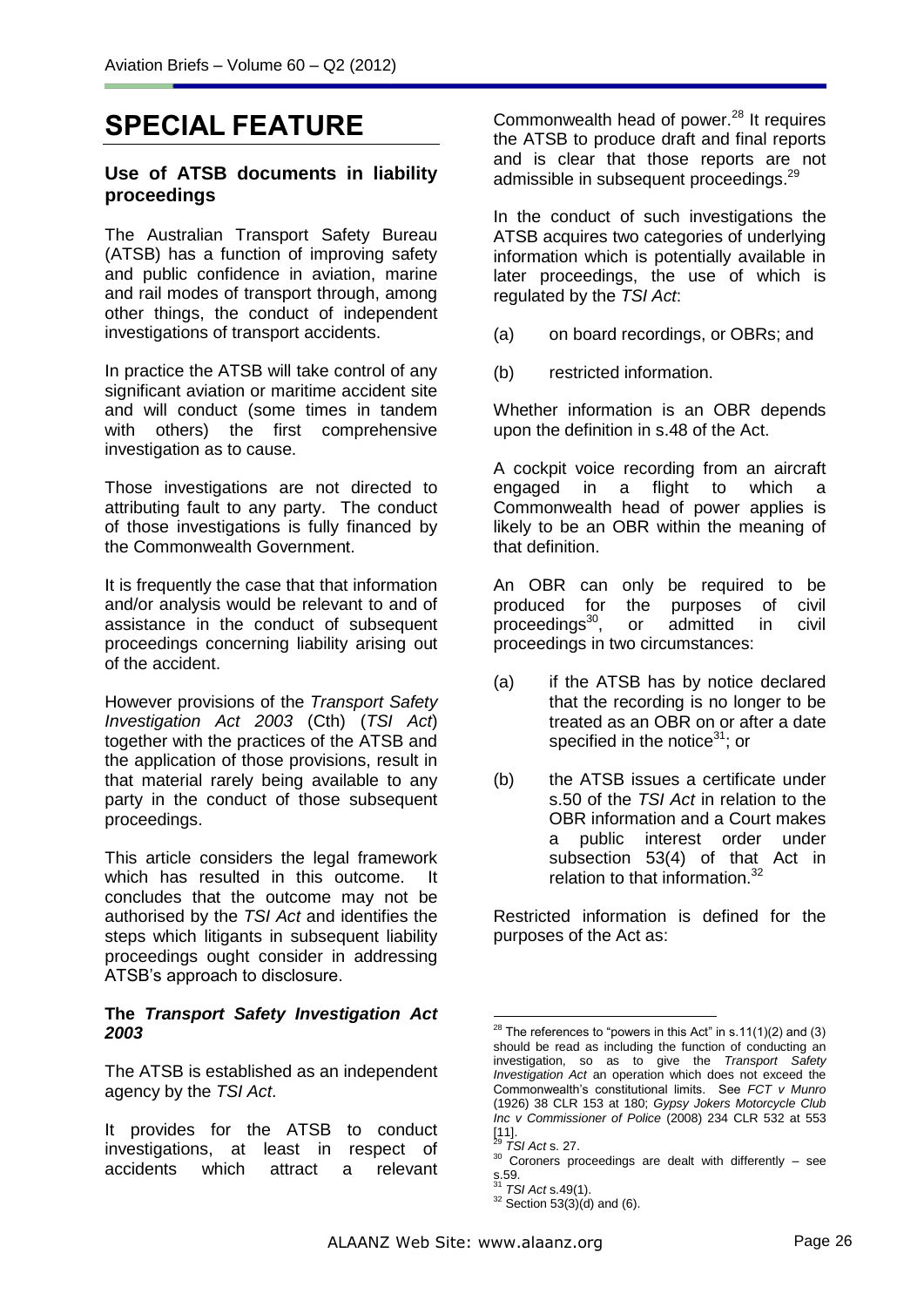"restricted information" means any of the following (but does not include OBR information):

- *"(a) all statements (whether oral or in writing) obtained from persons by a Commissioner, staff member or consultant in the course of an investigation (including any record of such a statement);*
- *(b) all information recorded by a Commissioner, staff member or consultant in the course of an investigation;*
- *(c) all communications with a person involved in the operation of a transport vehicle that is or was the subject of an investigation;*
- *(d) medical or private information regarding (including deceased persons) involved in a transport safety matter that is being or has been investigated;*
- *(e) in relation to a transport vehicle that is or was the subject of an investigation- information recorded for the purposes of monitoring or directing the progress of the vehicle from one place to another or information recorded in relation to the operation of the vehicle;*
- *(f) records of the analysis of information or evidential material acquired in the course of an investigation (including opinions expressed by a person in that analysis);*
- *(g) information that is contained in a document that is produced to the ATSB under paragraph 32(1)(b);*
- *(h) information that is contained in a document that is produced to the Chief Commissioner under paragraph 36(3)(a) or (4)(a);*
- *(i) information contained in a report made under a voluntary reporting scheme;*
- *(j) information obtained or generated by the ATSB in the course of considering a report made under a voluntary reporting scheme;*
- *(k) records of the analysis of information contained in a report made under a voluntary reporting scheme (including opinions expressed by a person in that analysis)*."

By reason of s.60(8) of the *TSI Act* restricted information is not admissible in civil or criminal proceedings unless:

- *"(a) the ATSB has issued a certificate in relation to that information, stating that disclosure of the information is not likely to interfere with any investigation; and*
- *(b) the Court is satisfied that any adverse domestic and international impact that the disclosure of the information might have on any current or future investigations is*

*outweighed by the public interest in the administration of justice*." 33

#### **The ATSB Policy on use of information**

The ATSB publishes a policy on the exercise of its power to issue a certificate in relation to use of restricted information in subsequent proceedings. It states:

*"The ATSB should consider whether the disclosure:*

- *(a) is consistent with the objects of the TSI Act;*
- *(b) would interfere with the free flow of information to any investigation under the TSI Act; or*
- *(c) would otherwise prejudice any investigation.*

*Relevant to each of these considerations will be:*

- *(a) the nature of the restricted information;*
- *(b) the manner in which the restricted information was obtained;*
- *(c) the purpose for which it may be used in the civil proceedings; and*
- *(d) whether persons connected with the aviation, marine and rail transport industries that the ATSB investigates may be less cooperative in investigations if the disclosure was made for the purpose it was sought in the civil proceedings.*

*In civil proceedings, other than coronial inquiries, the focus is predominantly on apportioning blame and liability. As the ATSB conducts no blame investigations in the majority of circumstances, the ATSB will need to carefully consider whether there will be any adverse effect on ATSB investigations by becoming involved in civil proceedings through the disclosure of restricted information. In this context, the TSI Act's explanatory memorandum makes it clear, with respect to s.60, that the intention of the protections is to separate judicial proceedings from the ATSB's investigation to ensure the continued free flow of information."*

In promulgating that policy the ATSB may have impermissibly conflated the questions to be considered by the ATSB when it is requested to issue a certificate under s.50 or s.60(5) and the separate and distinct questions to be considered by the Court under s.53(4) or s.60(6).

### **The Explanatory Memorandum**

Contrary to the suggestion in the policy, the explanatory memorandum to the *Transport* 

-

<sup>33</sup> *TSI Act* ss. 60(5) and (6).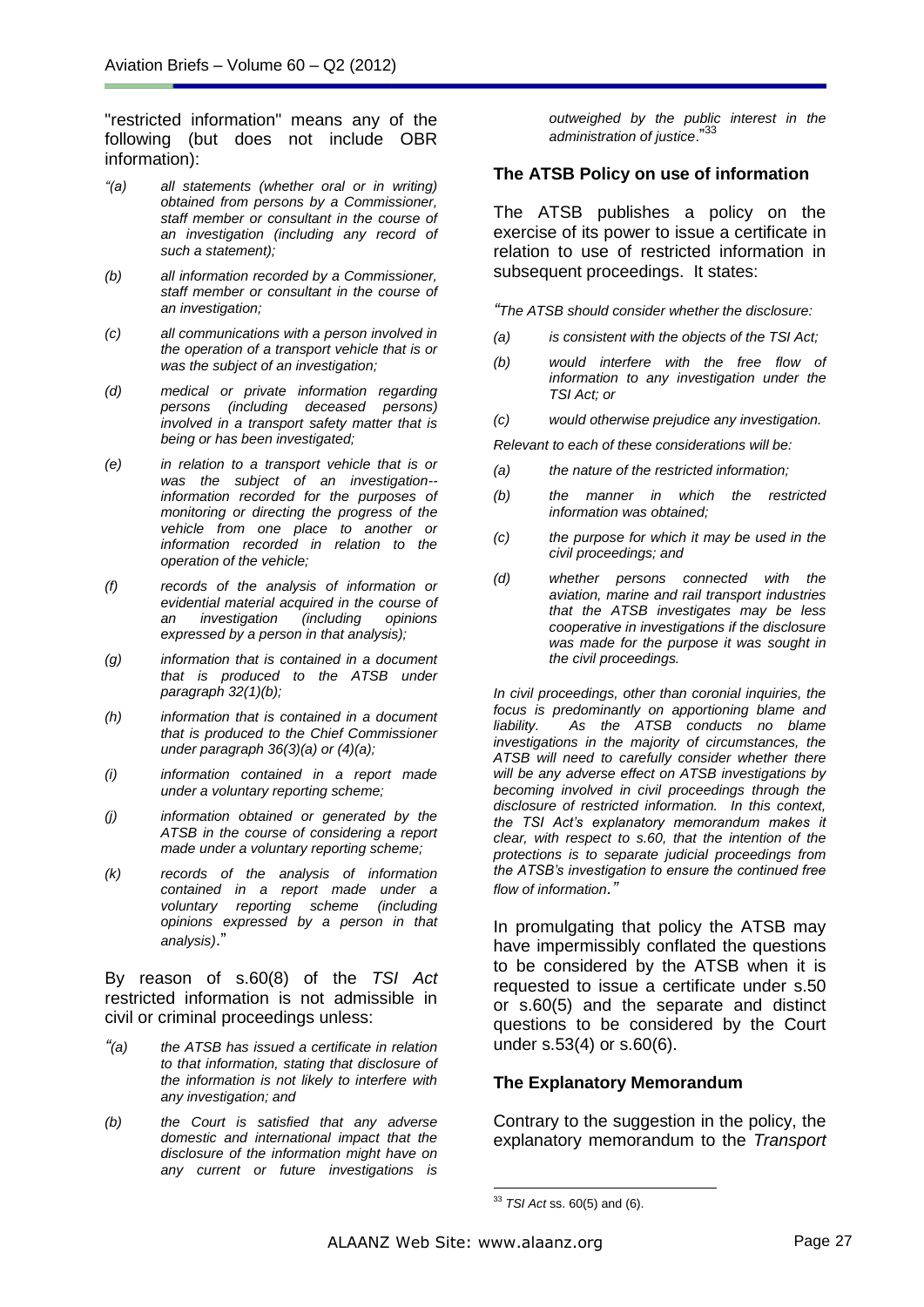*Safety Investigation Bill 2002*<sup>34</sup> does not support the conflation of those tests.

The explanatory memorandum contains a broad description of the provisions in the following terms:

*"Part 6 – protection of OBR information and restricted information: sensitive information collected during the course of an investigation is separated into two Divisions under this part. Division 1 deals with on board recording (OBR) information, which cannot be used in criminal proceedings against a crew member. The use of OBR information in civil proceedings and coronial inquiries will be subject to different restrictions. Other sensitive information collected during an investigation is afforded another level of protection and is referred to as "restricted information" in Division 2. Division 3 confirms that the information gathering powers of the Commonwealth Parliament and Royal Commissions are not affected."*

The detailed notes in the explanatory memorandum are to the following effect:

*"Clause 50 – Executive Director's certificate about disclosure of OBR information*

*This clause enables the Executive Director to certify that the disclosure of specified OBR information is not likely to prejudice or interfere with any investigation. Such certification is one of the requirements to be met for OBR information to be disclosed under paragraph 53(3)(d) and to be admitted in evidence in civil proceedings under clause 56.*

*Paragraph 53(3)(d) permits disclosure to a Court in civil proceedings (including Coronial proceedings) where the Executive Director has issued a certificate under clause 50 stating that disclosure is not likely to interfere with ANY*  [uppercase in the original] *investigation, and the Court or Coroner has made a determination under subclause 53(4).*

*Subclause 53(4) sets out the conditions under which a Court may order that the OBR information is permitted to be disclosed under paragraph 53(3)(d)(ii) in essence, the Court needs to conduct a public interest test to weigh up the relevance of the information in the administration of justice against any adverse impact of such disclosure on any current or future investigation.*

*Subclause 56(1) allows OBR information to be admitted in civil proceedings provided that the Executive Director issues a certificate under clause 50 certifying that disclosure of the information is not likely to prejudice or interfere with any investigation, and that the Court makes* 

*an order under subclause 56(3). Note that these requirements are in addition to the restrictions on the disclosure of OBR information for the purposes of civil proceedings under paragraph 53(3)(d). A public interest order will mean that the Court will have to perform a "balancing act" by weighing up the potential domestic and international safety impact on current or future investigations against the proper administration of justice. In conducting that balancing act, the Court will also need to take into account whether the evidence can be obtained by other means. If the Court considered it is likely that the free flow of safety information would be affected in future because of the disclosure and use of the OBR information, and that this impact outweighs the administration of justice, then the Court may rule against the disclosure (and conversely). This is consistent with international practice."* [emphasis added]

The explanatory memorandum to s.60 was to the same effect. In particular the notes to subclause 60(6) expressly referred back to the explanatory memorandum comments at subclause 56(1).

As the highlighting in the extracts above indicates, the explanatory memorandum suggests the issues to be considered by the ATSB differ from those to be considered by the Court.

There is nothing in any of the explanatory memorandum which supports the proposition that the matters to be taken into account by the ATSB in deciding whether to issue a certificate under s.50 or under s.60(5) is co-extensive with, or overlaps, the matters to be taken into account by a Court in applying the "public interest" tests prescribed by ss.53(4) and 60(6).

### **The Question for the ATSB differs from that for a court**

In this writer's opinion the ATSB policy is legally defective.

That is because the policy assumes that the questions reserved for consideration by the Court under ss.53(4) and 60(6) are analogous with those to be considered by the ATSB.

### However they are not.

The question for the ATSB is whether "*disclosure of the information is not likely to* 

 $\overline{a}$  $34$  Circulated to the House of Representatives by the Minister for Transport and Regional Services, the Hon. John Anderson MP.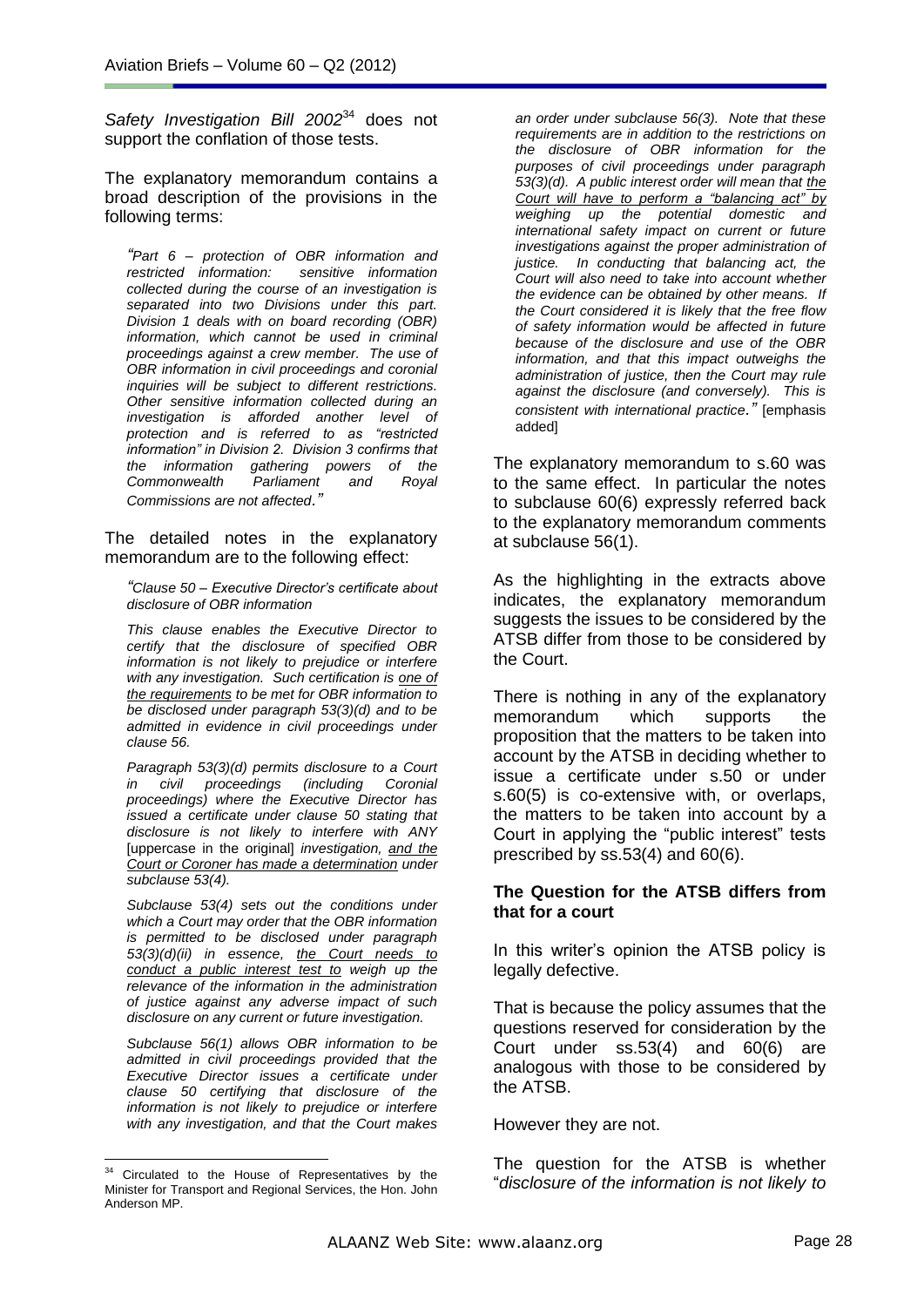*interfere with any investigation*". Content to that question is to be found in the words "to interfere" meaning "*to collide or clash, so as*  to hamper or hinder each other";<sup>35</sup> "to come *into opposition, as one thing with another, especially with the effect of hampering action or procedure*".<sup>36</sup>

An analogy can be drawn with the phrase "interference with the administration of justice" which:

*"denotes the doing of something which, if successful, would bring about consequences in the working of the system of justice ….. by improper means. It is wrongful behaviour whether or not it is successful. Obvious examples are actual or attempted bribery of someone who has a material part to play in the decision of litigation. …. Less obvious examples are where persons material to the decision of litigation are subjected to influences upon their judgment or, if witnesses, their evidence, quite external to the particular litigation, as for instance prejudicial media comment. Other examples away from the courtroom are where persons who may have information or potential evidence relevant to projected proceedings whether they be by way of litigation or in these days some form of Royal Commission, are subjected to pressures of various kinds not to make their information or evidence available to relevant authorities. On the other hand, interruptions and delays to litigation are not of themselves necessarily interference with the proper administration of justice." 37*

The question of interference with an investigation similarly focusses on issues such as whether release of the documents by the ATSB would be likely to place pressure on witnesses not yet interviewed, or result in the loss or destruction of materials not yet secured by the ATSB.

That is, the question for the ATSB is a question posed only in the present tense; "is not likely to". It is a question whether disclosure would somehow cut across an existing investigation so as to hamper or hinder some action or procedure that has been taken or is to be taken in that investigation.

Unless the disclosure would have that effect, it would not "interfere" with any investigation in the present tense. Where an investigation has been completed, by publication of the Final Report, there will be no prospect that disclosure of information would be likely to interfere with that investigation.

The question for the Court is a different, and much broader question: whether there would be any adverse impact, domestic or international, that the disclosure "might have" on any "current or future investigations". If it be found that such adverse impacts exist or might exist the Court is then required to engage in a balancing exercise.

When the ATSB policy states that the ATSB will need to carefully consider whether there will be an adverse effect on ATSB investigations with reference to the continued free flow of information it articulates a test which the Act provides for the Court, and not the ATSB, to apply. The question for the ATSB is a narrow question of the likely interference with current investigations.

The construction of the relevant provisions identified above is supported by the following:

- (a) the usual and plain meaning of the words used in each provision, in particular "to interfere with any investigation" in the case of the ATSB and "any adverse domestic and international impact" applied by the Court; and "is not likely to" in the case of the ATSB and "might have" as applied by the Court;
- (b) the form and structure of the legislation which allocates distinct and separate functions and questions to the ATSB on the one hand and the Court on the other – which supports a construction which gives to the question reserved to the ATSB a different meaning to that reserved to the Court;

 $\overline{a}$ <sup>35</sup> Oxford English Dictionary.

<sup>&</sup>lt;sup>36</sup> Macquarie Dictionary.

<sup>37</sup> *Prothonatory v Costello* (1984) 3 NSWLR 201 per Priestley JA at 209; see also *Tasmania v Green* (2007) 16 Tas R 318 at [54]

<sup>(</sup>c) the fact that for a legal consequence to flow by way of admission or compulsory production it is necessary that there be both a certificate issued by the ATSB and a determination by the Court;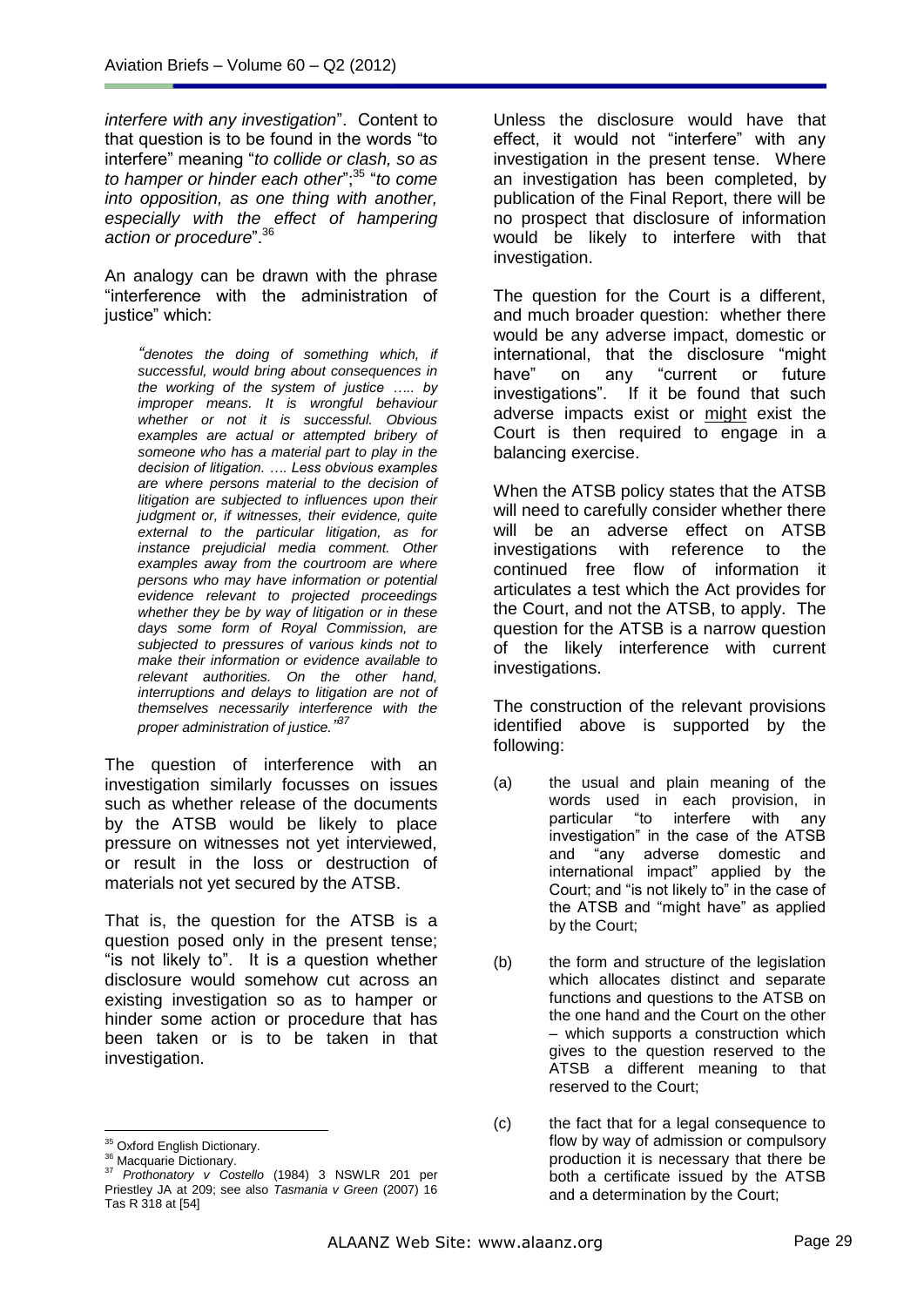- (d) that the Court's determination is not by way of review of the ATSB determination – thus indicating that the Parliament intended that the Court would address a separate and different set of questions from that to be addressed by the ATSB;
- (e) that the construction reserves to the ATSB for determination a matter peculiarly within its knowledge and capacity to assess, while leaving to the Court the broader evaluative judgment of a kind ordinarily made by the Courts:<sup>38</sup>
- (f) the construction which reserves to the Courts the assessment of any impact on future investigations and the balancing of that impact with the public interest in the administration of justice is consistent with the requirements of relevant international instruments;<sup>39</sup> and
- (g) the "principle of legality" operates to inform a strict construction of the provisions which permit the legally extraordinary outcome<sup>40</sup> that a branch of the executive, the ATSB, may prevent material being adduced in evidence in a Court.<sup>41</sup>

### **Options for review of ATSB decisions to refuse to permit use of its documents**

The circumstances in which the ATSB's refusal to have documents used in liability proceedings arise are typically:

(a) on an application to set aside a Subpoena or Notice to Produce; and (b) on an objection to admission of evidence.

In either case a party which seeks to rely upon ATSB sourced material has options available to have a Court effectively review the ATSB's refusal of its certificate.

First, provided that party can establish that its interests are affected by the refusal, it would have a right to be provided with a statement of reasons for any such refusal from the  $ATSB<sup>42</sup>$  and would be entitled to seek judicial review of the refusal of a certificate by the ATSB pursuant to the *Administrative Decisions (Judicial Review) Act 1977* and/or s.39B of the *Judiciary Act 1903*.

There is also the possibility of collateral challenge to the ATSB's decision within the proceeding in which it is sought to compel the production of the documents or to adduce the evidence.<sup>43</sup>

Whether in an application for judicial review or by way of collateral challenge a question of construction will arise as to whether ss.50 and 60(5) of the *TSI Act* require that:

- (a) the relevant officer of the ATSB form the opinion that disclosure of the information is not likely to interfere with any investigation; or
- (b) as an objective fact, the existence of which could be determined by the Court, disclosure of the information was not likely to interfere with any investigation.

Each of those constructions is open.<sup>44</sup>

If the relevant fact for the ATSB in considering whether to issue a certificate is the formation of an opinion as to likely

<u>.</u>

<sup>38</sup> <sup>38</sup> See *Australian National Airlines Commission v Commonwealth* (1975) 132 CLR 582 for an example in which the High Court conducted a balancing exercise of the kind envisaged and held that cockpit voice recorder data was required to be disclosed to the cross-defendant precisely because it bore directly upon the question of allocation of liability as between the two aircraft operators and air traffic control involved in a collision on the runway at Mascot airport.

Chicago Convention annex 13 clause 5.12 provides that various records of accident or incident investigation will not be made available for purposes other than accident or incident investigation unless the appropriate authority for the administration of justice in the relevant State determines that their disclosure outweighs the adverse domestic and international impact such action may have on that or any future investigations. In Australia the authority for the administration of justice is the courts, not the ATSB.

<sup>40</sup> see *Gypsy Jokers Motor Cycle Club Inc v Commissioner of Police* (2009) 234 CLR 532 at 575 footnote 181 <sup>41</sup> *K-Generation v. Liquor Licensing Court* (2009) 237 CLR

<sup>501</sup> at 520 [47] – [49].

<sup>42</sup> *Administrative Decisions (Judicial Review) Act 1977* (Cth) s.13.

<sup>43</sup> See *Attorney General (Cth) v Breckler* (1999) 197 CLR 83 at 108 [36] and *Gedeon v Commissioner of New South Wales Crime Commission* (2008) 236 CLR 120 at [23] –  $\begin{bmatrix} 27 \\ 44 \end{bmatrix}$ .

See by way of analogy the differences in approach to construction of s.198A(3) of the *Migration Act 1958* in *Plaintiff M70/2011 v Minister for Immigration and Citizenship* (2011) 85 ALJR 891; [2011] HCA 32 by French CJ on the one hand at [58] and [59] and Gummow, Hayne, Crennan and Bell JJ on the other at [109].